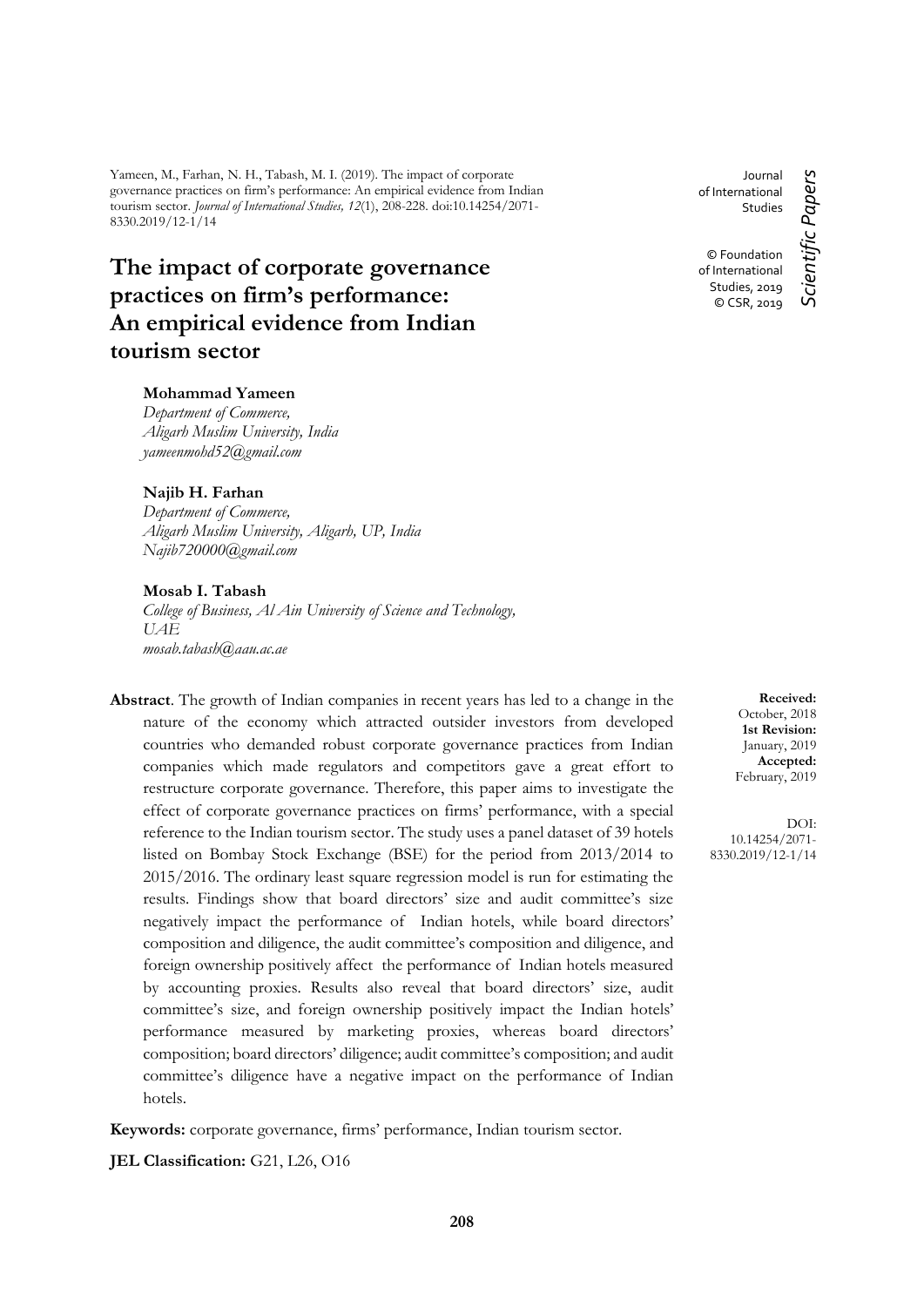## **1. INTRODUCTION**

Corporate governance can be defined as the process and structure that is used for directing and managing business' affairs in order to enhance business prosperity and corporate accountability with the ultimate objective (Mohamed, Ahmad, & Khai, 2016). Practicing corporate governance for many Asian countries is considered as a crucial issue, especially after the financial crisis in 1997 (Mohamed et al., 2016). Corporate governance is a matter of growing importance in developing countries, many companies pass through significant transformations because of the combined forces of technological progress, sociopolitical changes, and economic trends toward globalization. In recent years, the growth of Indian companies has a lead change in the nature of the economy, external investors from developed countries demanded robust corporate governance practices from Indian companies. Therefore, regulators and competitors have given a great effort to restructure corporate governance. For organizing Indian firms, the Securities and Exchange Board of India (SEBI) ordered all firms to comply with securities regulations that were drafted by securities and exchange board of India (Chauhan, Lakshmi, & Dey, 2016). (Bhagat & Bolton, 2008; Duffhues & Kabir, 2008; Yang & Zhao, 2014) argue that corporate governance directly correlates with firms' performance. Audit committee size negatively affects large firms' performance (Detthamrong, Chancharat, & Vithessonthi, 2017). Corporate social responsibility has a strong positive association with firms' value (Jo & Harjoto, 2011). Corporate governance theory concerns the relationship between shareholders and the firm's management. The ownership structure and the diverse relationships between a company and its complex network of stakeholders affect firms' behavior (Rabelo & Vasconcelos, 2002). From the point view of the individual companies, sound corporate governance practices should result in better financial opportunities, lower cost of capital, facilitation of the provision of funds in international financial markets, the better chance of overcoming crisis periods and increased liquidity (Nilsson, 2007). The main aim of different corporate governance initiatives is to promote transparency of institutional investors in order to reduce agency costs (Bassen, 2004). Government shareholdings, audit type, board size, corporate social responsibility, and leverage are some of the corporate governance variables that significantly affect the financial performance of firms in Gulf Corporation Countries (GCC) (Pillai & Al-Malkawi, 2017). It is strongly recommended that for effective working capital policies, the formulation of such policies must be done with the recognition of corporate governance practices (Achchuthan & Kajananthan, 2013). It is empirically found that the cash conversion cycle is negatively affected by corporate governance quality (Al-Rahahleh, 2016). It is reported that in manufacturing firms the presence of an independent board of directors plays an important role in shortening inventory period and cash conversion cycle (Gill, Biger, & Obradovich, 2014). The presence of outside directors strengthens firms' performance (Mashayekhi & Mohammad, 2008). For improving corporate governance, the focus has to be paid towards stock ownership of board members because it correlates positively with firms' performance (Sanjai Bhagat & Bolton, 2008). A number of researchers believe that corporate governance plays a vital role in monitoring firms' operations (Fama, 1980; Fama & Jensen, 1983). However, previous studies have shown mixed findings regarding the association between firms' performance and corporate governance practices. The growth of tourism sector in India has attracted the attention of researchers to examine some issues in the sector (Malik & Nusrath, 2014).

The study aims to find out the impact of board directors' size, composition, and diligence; audit committee's size, composition, and diligence; and foreign ownership on the performance of Indian hotels firms. The tourism sector is one of the crucial sectors in many countries; it contributes heavily to the country's GDP. In 2015, the Indian tourism sector generated \$120 billion, almost 6.3 percent of the total GDP. It provided 37.315 million jobs for Indians. Medical tourism is one of the prosperous industries in India; most of the medical tourists are from Arab countries: 15000 foreigners came to Indian for treatment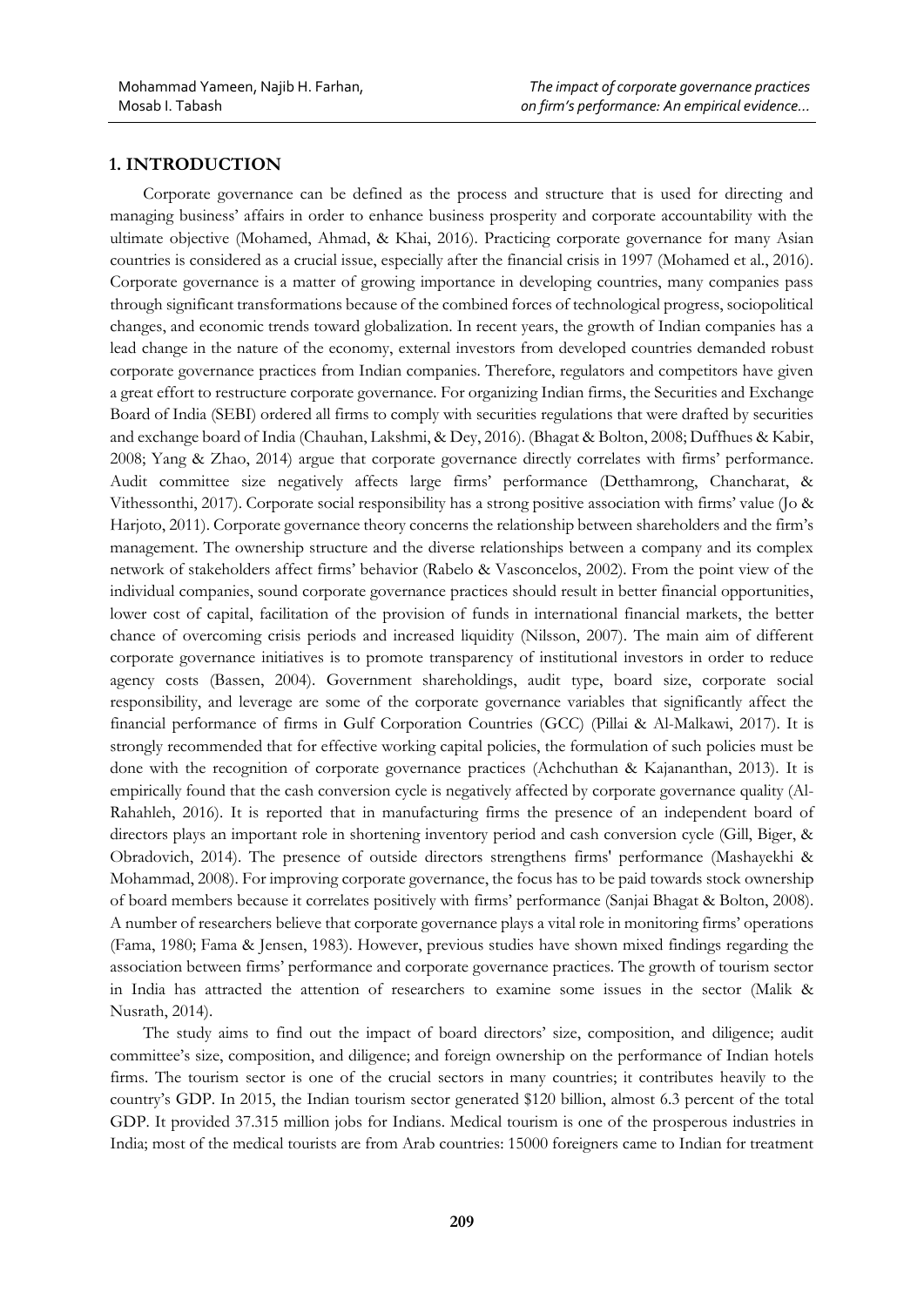in 2006 (Brahmapurkar, Sahay, & Gupta, 2015). This sector plays a vital role in developing the country's economy. It is found that despite many works that was conducted in tourism industry; corporate governance and its impact on firms' performance have not been investigated enough. The study is going to give a special focus on this issue. This study contributes to the existing literature by providing new evidence about the impact of corporate governance on tourism firms' performance measured by both accounting and marketing based measures: studies that investigated the impact of corporate governance on tourism firms' performance all around the world are few and most of them confined only to accounting based measures; moreover, Indian tourism sector is still untouched. Therefore, the researcher decided to undertake this research to examine corporate governance practice in the sector.

The present study is divided into 6 sections: Section 2 reviews the previous research work, section3 provides an overview about tourism sector and corporate governance practices in India, section4 demonstrates the applied research methodology in the study, section5 discusses the empirical results, and section 6 summarizes, concludes the whole paper, and illustrates the limitations and recommendations for future studies.

#### **2. LITERATURE REVIEW**

An enormous number of research papers have evaluated corporate governance impact on firms' performance (Durnev & Kim, 2005; Klapper & Love, 2004). Pillai & Al-Malkawi (2017) aimed to examine the influence of corporate governance's internal mechanisms on the financial performance of some companies in GCC countries for the period from 2005 to 2012. Results indicated that the financial performance is negatively affected by government shareholdings, board size, audit type, leverage, and corporate social responsibility. Shleifer & Vishny (1997) believe that controlling ownership could be the only technique to mitigate the agency problems that come with the partition of ownership and control. Alabdullah, Yahya, Nor, & Majeed (2016) attempted to investigate the impact of corporate governance mechanisms in Jordan on firms' performance. 109 non-financing companies were selected. The study is based on cross-sectional data for the year 2011, it was found that board directors' size has a positive impact on the level of financial leverage which in turn enhances firms' performance. Gill et al. (2014) evaluated the impact of independent board directors on cash conversion cycle; a sample of 189 American manufacturing firms was taken. It was found that board directors' independence plays an important role in reducing number of days' inventory holding period and cash conversion cycle. Chauhan, Lakshmi, & Dey (2016) examined corporate governance effect on the financial performance of 84 Indian firms for ten years from 2003 to 2013. The study found that there is a positive association between corporate governance variables and firms' performance which means that corporate governance is one of the factors that enhance firms' performance. (Chen, Firth, Gao, & Rui, 2006; Claessens & Fan, 2002) provided humble evidence which proves that selfdealings harm firm performance. Board ownership and board composition have an impact on business failure (Priego & Merino, 2016). Detthamrong, Chancharat, & Vithessonthi, (2017) tried to assess the association between corporate governance and firms' performance of 493 firms in Thailand. They argued that there is no association between firms' performance and corporate governance. Aldamen, Duncan, Kelly, McNamara, & Nagel (2012) examined the impact of audit committee characteristics on performance of 300 listed firms during the financial crisis. It was expected that audit committee characteristic positively associates with firms' performance. Surprisingly, it was found that audit committee characteristics negatively correlate with firms' performance during the financial crisis. Arora & Sharma (2015) examined the impact of Indian firms' performance on board directors' characteristics. It was found that firms' performance negatively impacts board characteristics. Arora & Sharma (2016) conducted a study to find out the impact of corporate governance on the financial performance of Indian manufacturing companies from more than 20 industries. It was found that larger boards are associated with good intellectual knowledge which leads to better decision making and improving the firms' performance. Gull, Saeed, & Abid (2013) sought to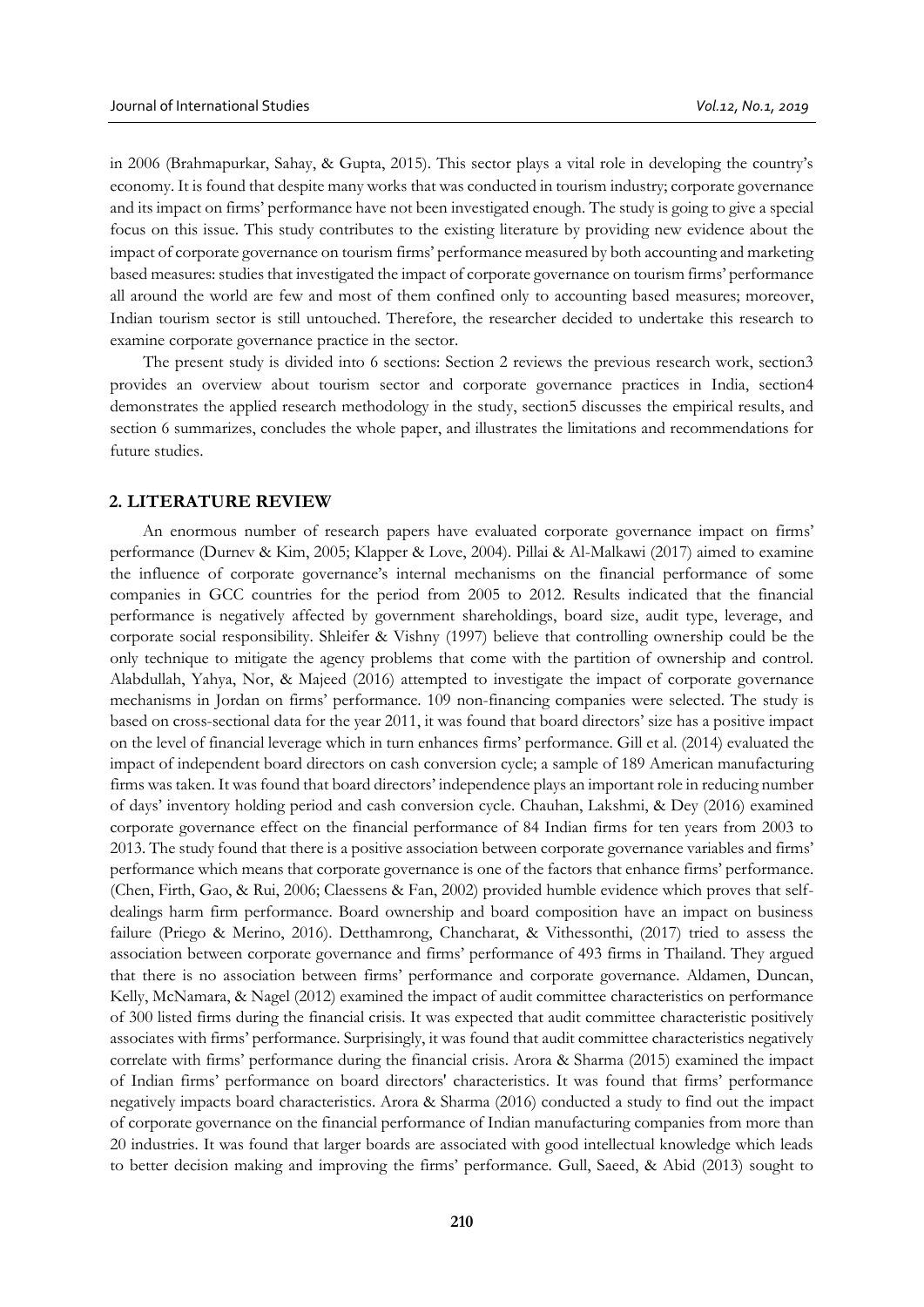examine the impact of corporate governance on the performance of firms operating in Pakistan, analyzing data for the period from 2007 till 2011. It was found that there is a positive relationship between board directors' size and firms' performance. Jo & Harjoto (2011) argue that board independence, board leadership, block holder's ownership, and institutional ownership weakly impact firms' value, while corporate social responsibility strongly impacts firms' value. Many variables used in previous literature for measuring corporate governance; this study took the most relevant variables as proxies for corporate governance. All chosen variables are discussed below for developing a good understanding:

### **2.1. Board of directors' size and firms' performance**

Many researchers argue that firms' performance differs according to the size of board of directors. When the number of directors on the board is large, firms would get more access to various resources in comparison to the case when board size is small. The larger board of directors, the more experienced and knowledgeable people will be available which will lead to more careful learning, decision making process and ultimately better firm performance. Larger board of directors is harmful to firms' performance (Switzer & Tang, 2009). Arora (2012) examined the impact of board directors' size on the performance of 150 pharmaceutical companies for the period from 2001 to 2010, the study found that board directors' size has a positive impact on firms' performance. Anderson, Mansi, & Reeb (2004) believe that board directors' size plays a vital role in improving firms' performance as it enables the companies to control and oversee managers. For instance, Yermack (1996) found that there is a negative association between firms' performance and number of board directors. The study was based on a sample of 452 companies in U.S industrial corporations over the period from 1984 to 1991. However, Jackling & Johl (2009) found that number board of directors has a positive impact on Indian firms' performance. Similarly, there is a positive correlation between board size and firms' performance (Johl, Kaur, & Cooper, 2015).in the same line, Alabdullah et al. (2016) argue that board directors' size positively impacts firms' performance by reducing the financial leverage level. Citation & Chatterjee (2011) argue that board directors' size negatively impacts firms' performance measured by market-based measures. It is believed that board directors' size is a vital influential over firms' performance. Thus, this study expects board directors' size to have a positive impact on firms' performance.

#### **2.2. Board independence and firms' performance**

Board of directors include a number of executives who might be non-independent or independent directors. The board provides essential work as it monitors the management team of the firm. A large number of independent directors are preferable for investors. It is also called outside director (Muniandy & Hillier, 2015). Many studies were conducted to investigate the association between board independence and firms' performance; Switzer & Tang (2009) investigated the impact of degree of board independence on the performance of 245 Small-Cap firms U.S for the period from 2000 to 2004; it was found that degree of board independence positively correlates with firms' performance. Citation & Chatterjee (2011) aimed to explore the relationship between board directors' independence and Indian firms, the sample covered public, private, undertaking, standalone firms, and subsidiaries foreign firms. It was found that board independence insignificantly impacts all types of companies. Agrawal & Knoeber (1996) found that there is a positive association between firms' value and board directors. Jackling & Johl (2009) believe that firms' performance is positively impacted by board independence. There is a low positive association between board composition and financial performance (Spring & Rhoades, 2017). Johl et al., (2015) advocate that board independence have no impact on firms' performance. Arora (2012) believes that board directors' composition negatively affects firms' performance. On the other hand, Alabdullah et al. (2016) advocate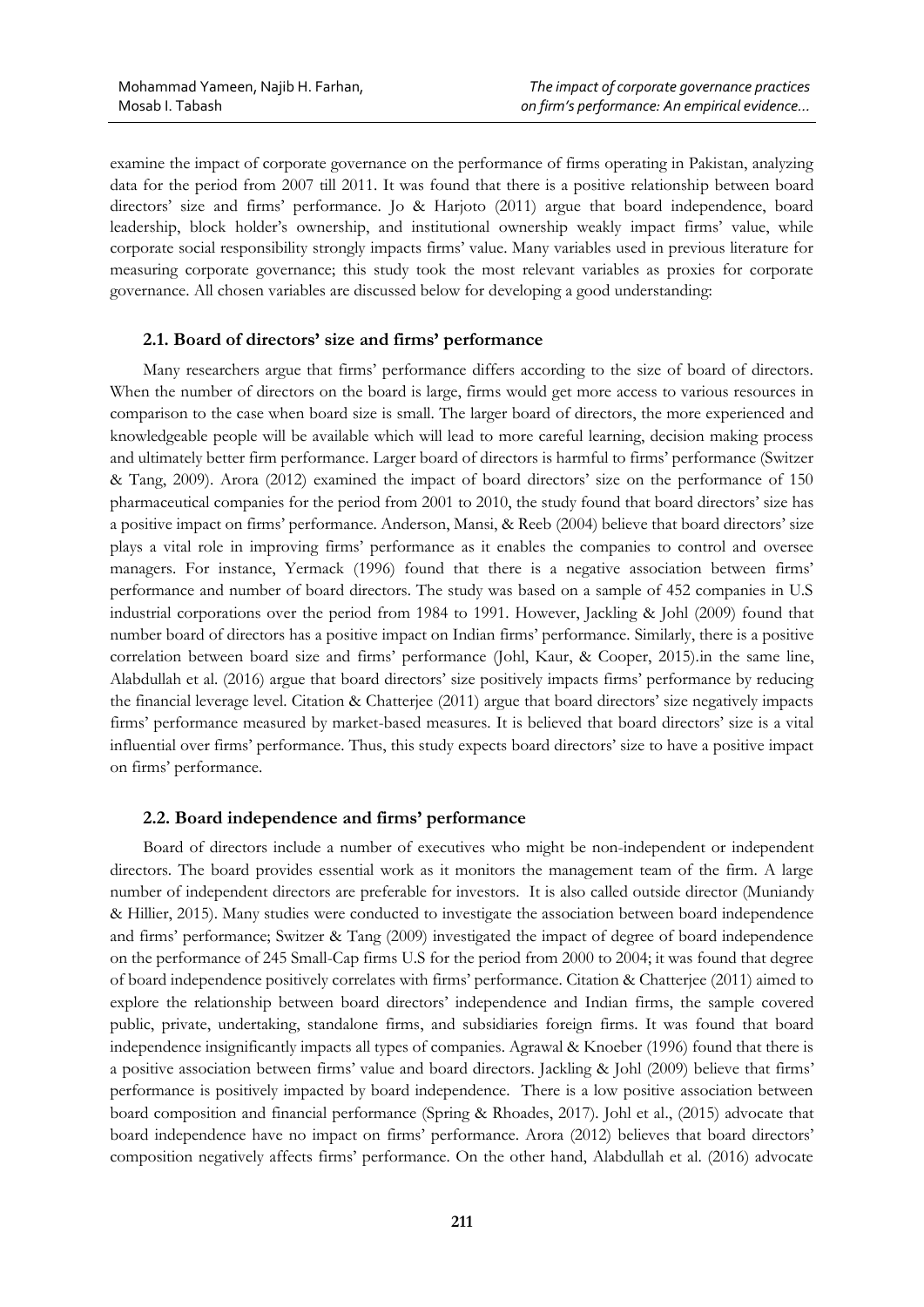that board independence has no impact on firms' performance. It is argued in the literature that independent board directors positive effects firms performance by reducing the agency cost. Therefore, it is predicted that board independence has a positive impact on the firms' performance in tourism sector.

#### **2.3 Board of directors diligence and firms' performance**

Board of directors' diligence is measured by the number of board meetings, the frequency of meetings is the time devoted for monitoring management. It was found that when board members meet more frequently, the performance improves as a result (Rizzotti & Greco, 2013; Vafeas, 1999). Board meetings are very essential for directors as they used the attendance as a channel which enables them to monitor properly (Johl et al., 2015). It is needed for subcommittees to hold its meeting before or after the meeting, due to unavailability of time for the board members (Raghunandan & Rama, 2007). Johl et al., (2015) believe that board meetings have a diverse impact on firms' performance. It was found that the companies that had a bad performance during the financial crises had poor board attendance at meetings while the companies that performed well have a good board attendance meeting (Francis, Hasan, & Wu, 2012). Board meetings negatively affect firms' performance (Arora, 2012). On the contrary, Arora & Sharma (2016) found that board of directors positively impacts firms' performance. There are conflicting results in the existing literature regarding the impact of board of directors' diligence on firms' performance. Subsequently, the study predicts that board of directors' diligence in tourism sector has a negative impact on the financial performance.

#### **2.4 Audit committee size and firms' performance**

Audit committee is one of the important factors that play a vital role in boosting firms' performance, it provides a sufficient protection against fraud and makes sure that these protections are in accordance with the best practices. Audit committee members must be qualified holders and have the experience in the field of auditing (Aldamen, Duncan, Kelly, McNamara, & Nagel, 2012). Small audit committee size that consists of well-experienced members and financial expertise associates positively with firms' performance (Aldamen et al., 2012). Detthamrong et al. (2017) investigated the impact of corporate governance on firms' performance of 493 non-financial companies in Thailand. It was found that audit committee size has an impact on firms' performance. Beasley (1996) argued that audit committee role makes sure of meeting the quality of financial reporting. However, audit committee presence does not affect the financial statement fraud. Aldamen et al. (2012) advocated that there is a negative association between audit committee and firms' performance. Based on the discussion above the study anticipates a negative impact of audit committee size on firms' performance in tourism sector.

#### **2.5 Audit committee composition and firms' performance**

As board directors consist of independent and dependent directors, audit committee comprises of dependent and independent members as well. If there are more independent members in the audit committee, the audit committee effectively protects firms' financial reporting. Good corporate governance practice like audit committee enhances the monitoring of management (Aldamen et al., 2012). A high proportion of independent audit committee enhances' firms' value (Chan & Li, 2008). Anderson, Mansi, & Reeb (2004) found that full independent audit committee significantly correlates with financing cost. Audit committee is a crucial element that impacts financial reports reliability. Anderson et al. (2004) found that there is a correlation between audit committee composition and cost of debt. Bédard, Chtourou, & Courteau (2004) affirmed that when all audit committee members are independent that leads to reducing earning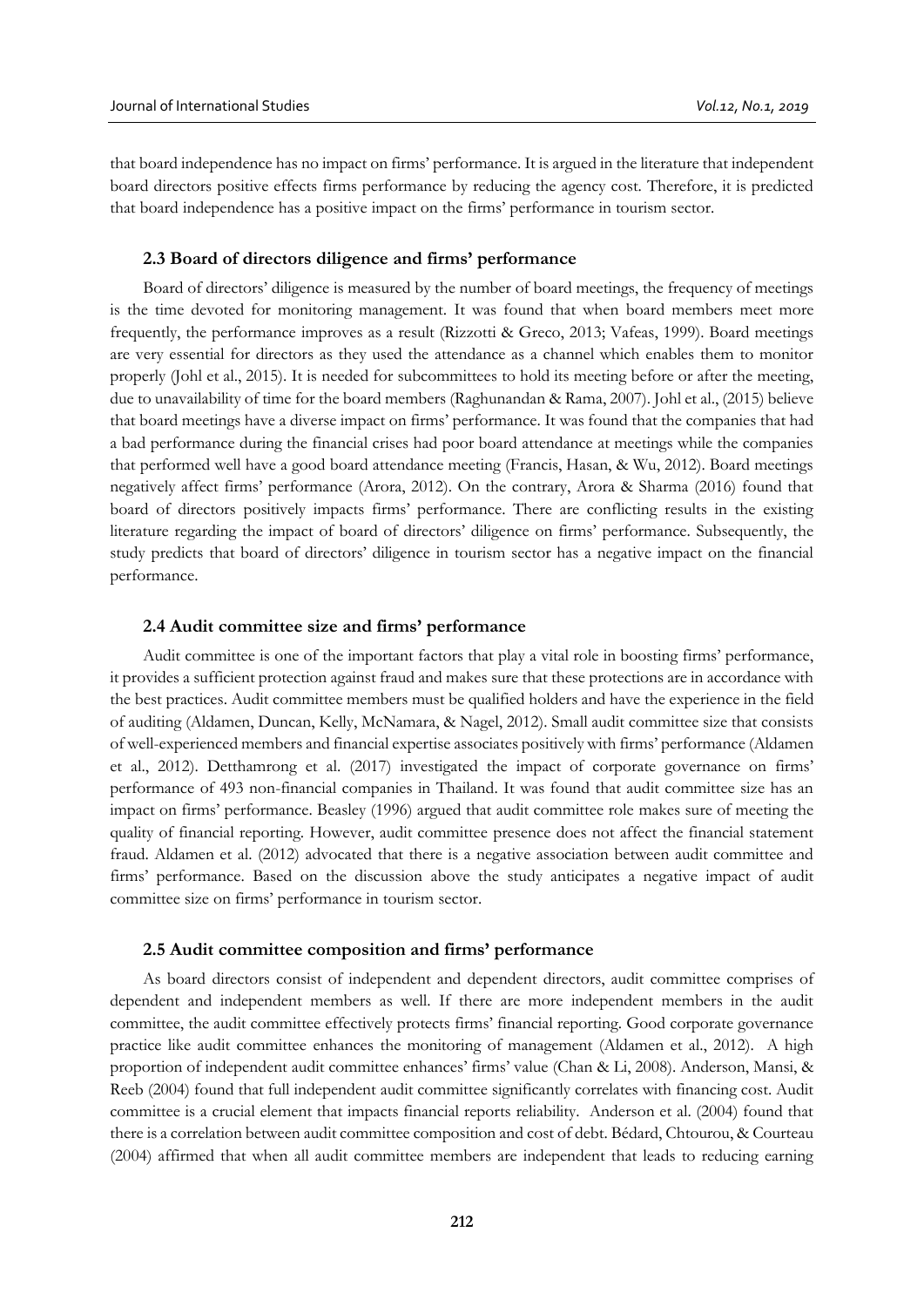management. Based on previous literature, the study expects audit committee composition to have a positive impact on firms' financial performance.

### **2.6 Audit committee diligence and firms' performance**

Audit committee diligence refers to the number of committee meetings that are held yearly. Some studies argue that frequent meetings of audit committee may reduce the number of financial reporting problems (Yatim, Kent, & Clarkson, 2006). Audit committee diligence shows audit members' willingness to work together and maintain a high level of activity as they have to deal with the external and internal auditors, management and other constituents (Rizzotti & Greco, 2013). If audit committee meetings are held frequently, the committee would be aware and then they will alert the auditor on the auditing issues that require attention and care (Raghunandan, K.R., Rama & Scarbrough, 1998). When there is an increase in the number of independent directors, audit committee meetings increase (Thiruvadi, 2012). Based on the reviewed literature about corporate governance practice in Indian tourism sector, the study expects audit committee diligence to positively impact the performance of Indian hotels.

### **2.7 Foreign ownership and firms' performance**

Ownership separation and control offer a good opportunity for managers to make decisions that benefit or harm the performance of a firm. Concentration control of ownership would lower the problems between managers and owners (Maury, 2006). BSE code of corporate governance states that board ought to set a committee that helps out in fulfilling board responsibilities. Bayrakdaroglu, Ersoy, & Citak (2012) investigated the association between ownership structure and firms' performance. The study adopted a balanced panel data of 59 listed companies. It was found that foreign ownership positively affects firms' performance. Alabdullah et al. (2016) argue that companies' ownership structure is an important determinant that reduces the agency problems between the shareholders and management. Nguyen (2011) argues that the increase in ownership concentration leads to increasing the idiosyncratic risk. Wiwattanakantang (2001) found some evidence that prove the positive association between ownership concentration and firms' performance. Agency theory suggests that ownership concentration results in an effective monitoring. It also alleviates the conflict among the managers and owners. Subsequently, the study expects a positive impact on the performance of Indian hotels.

Based on the above discussion, the study found that majority of previous studies in the literature on corporate governance and firms' performance used accounting-based measures as a proxy for measuring firms' performance. Therefore, the study contributes to the existing literature by providing new evidence about the impact of corporate governance on tourism firms' performance measured by both accounting and marketing based measures. Furthermore, Indian tourism sector is still untouched which encouraged the researcher to conduct his study.

## **3. TOURISM SECTOR AND CORPORATE GOVERNANCE PRACTICES IN INDIA**

Tourism sector is one of the important sectors in India, it plays a vital role in economic development (Singh Jaswal, 2014). Indian tourism sector is anticipated to obtain the fastest growth rate among other sectors in the country (Planning Commission Government of India, 2007). Statistical records show that in terms of international visitors/ tourists; there is a growth of 13.9 percent a year while the number of domestic tourists grows rapidly and getting doubled (Jones Lang LaSalle Hotels, 2008).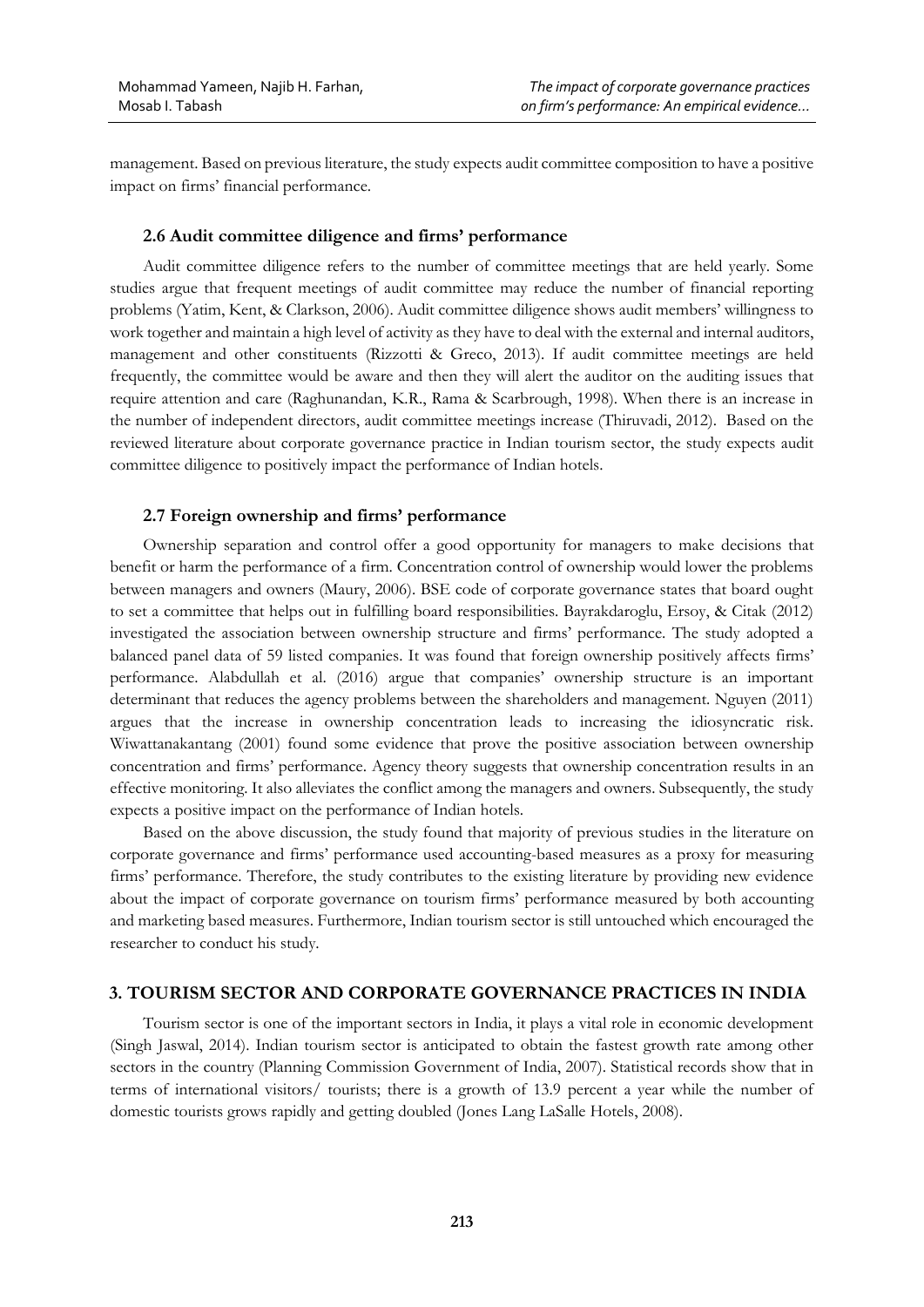<u>.</u>



**Figure 1. Total contribution of travel and tourism sector to GDP in India from 2013 to 2028 (in billion U.S. dollars).**

*Source*: Statistic Portal<sup>1</sup>

Figure 1 demonstrates the total contribution of travel and tourism sector to the Indian GDP for the period from 2013 to 2017. In addition to that, it illustrates the anticipated contribution of the sector to the country's GDP for the period from 2017 to 2028. The figure shows that there is a slight increase from the year 2013 till the year 2015 and then it increased significantly from \$ 129.49 billion dollars in 2015 to \$ 234 billion dollars in 2017. Among all Asian countries, Thailand has the highest record of international tourists; it is the favorite destination of approximately 27% of tourists who come to Asia. In 2015, Thai tourism sector contributed about 20.8% percent to the total GDP of the country (Brahmapurkar et al., 2015). Figure 2 illustrates the amount of fund received from international tourist arrived at some Asian and Pacific countries in 2016; Thailand, China, and Hong Kong (China) are coming first by receiving \$49.87, \$44.43, and \$32.42 billion dollars respectively. India is coming seventh after Australia, Japan and Macao (China) by receiving \$ 22.43 billion dollars; New Zealand and Vietnam are at the bottom of the list by receiving 9.64 and 8.25 respectively.

In business environment, globalization did not only significantly affect business risk of Indian companies, but also forced Indian companies especially that are working in tourism sector to adopt the international norms and good corporate governance practices. The implementation of corporate governance in Indian and other countries did not come from the vacuum, it emerged as a crucial factor after the major corporate scams and failures that were recorded at Worldcom, Enron, and Adelphia. These frauds and scams underlined the need for good practice for corporate governance regulations (Rajab & Handley-Schachler, 2009). The world biggest financial crisis/credit crunch in 2007/2008 followed by 2009 Satyam computer scam in India Stir up the debate of weak corporate governance regulations and lack of transparency by the corporates.

<sup>1</sup> https://www.statista.com/statistics/313724/total-contribution-of-travel-and-tourism-to-gdp-in-india-by-segment/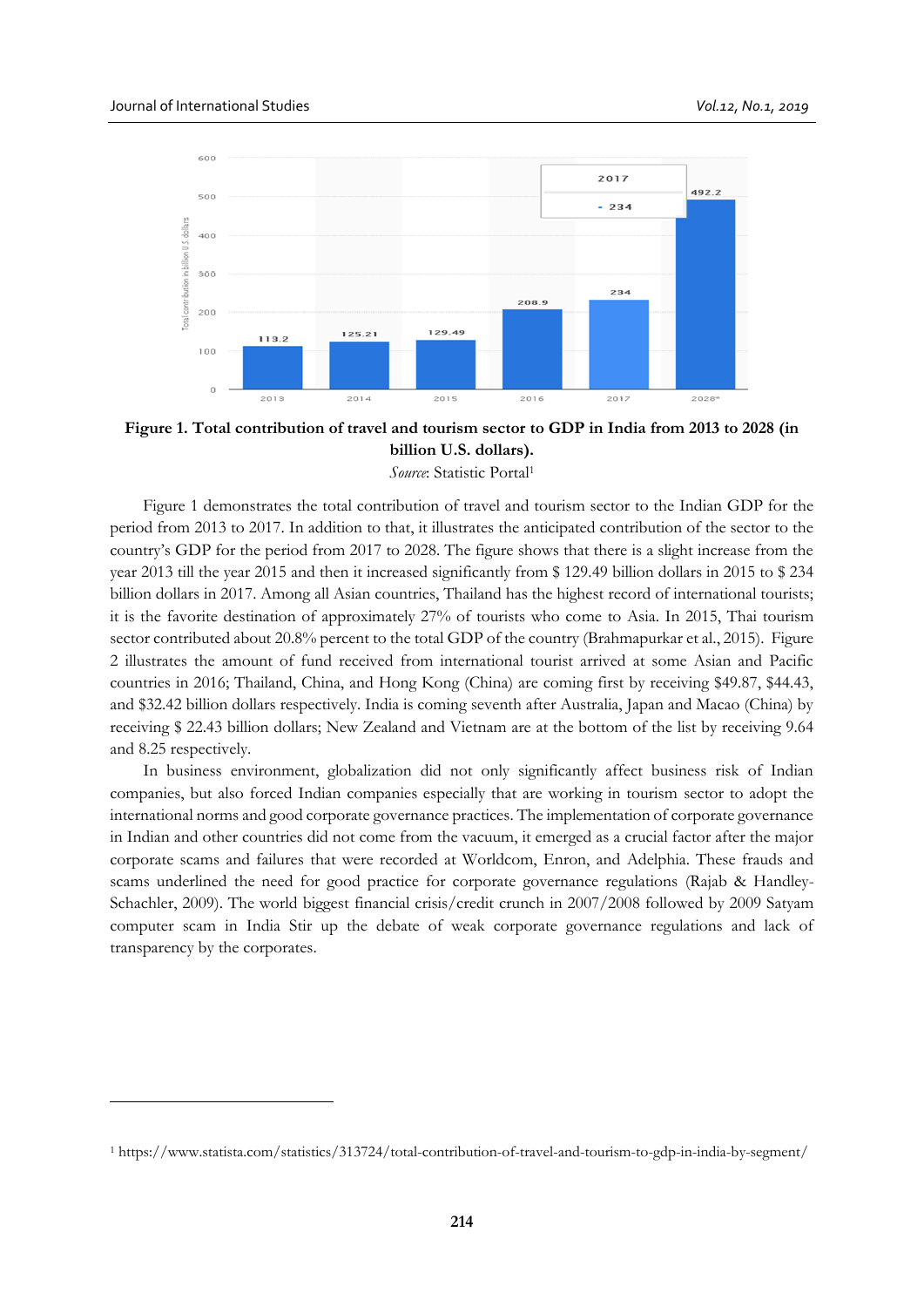

**Figure 1. Countries in Asia/Pacific region with the largest international tourism receipts in 2016 (in billion U.S. dollars)<sup>2</sup>**

The current rules of corporate governance in Clause 49 were stabilized in 1998 by the corporate governance voluntary code that initiated by the Confederation of Indian Industry (1998). It seems that Indian corporates wished to follow higher corporate governance and disclosure standards (Khanna & Black, 2007). Industries in India were influenced by SEBI to adopt corporate governance rules as part of the requirements for any company to be listed; it is because the voluntary code was seen as insufficient to grab the attention of foreign investors. In 2003 the new version of Clause 49 which was set in 2001 was put mandatory for all companies with a paid-up capital of over 30 million to follow. Clause 49 was reviewed based on the suggestion of Narayanamurthy committee in August 2003, but due to the opposition of corporate sector, Clause 49 was amended and a new version was issued in 2004 (National Foundation for Corporate Governance, 2004). After the changes of Clause 49 made applicable to all listed firms from January 2006 under provision 21 of the Securities Contract Act of 1956 (SEBI, 2008), listed companies are statutorily bound to comply with the requirements of Clause 49. The growth of tourism sector in India has attracted the attention of researchers to undertake investigations (Malik & Nusrath, 2014). It is found that despite the large number of research that was conducted in tourism industry, corporate governance and its impact on firms' performance has not been investigated enough. This study is going to give a special focus on this issue.

# **4. METHODOLOGY**

<u>.</u>

# **4.1 Sample selection and sources of data**

The study aims to find out the impact of corporate governance on the financial performance of Indian hotels. The main focus is only on the hotels that are listed on Bombay Stock Exchange; there are only 53 hotels listed on Bombay Stock Exchange. The study adopted a panel data approach of 39 hotels for the

<sup>2</sup> https://www.statista.com/statistics/261749/tourism-receipts-of-selected-asian-and-pacific-countries/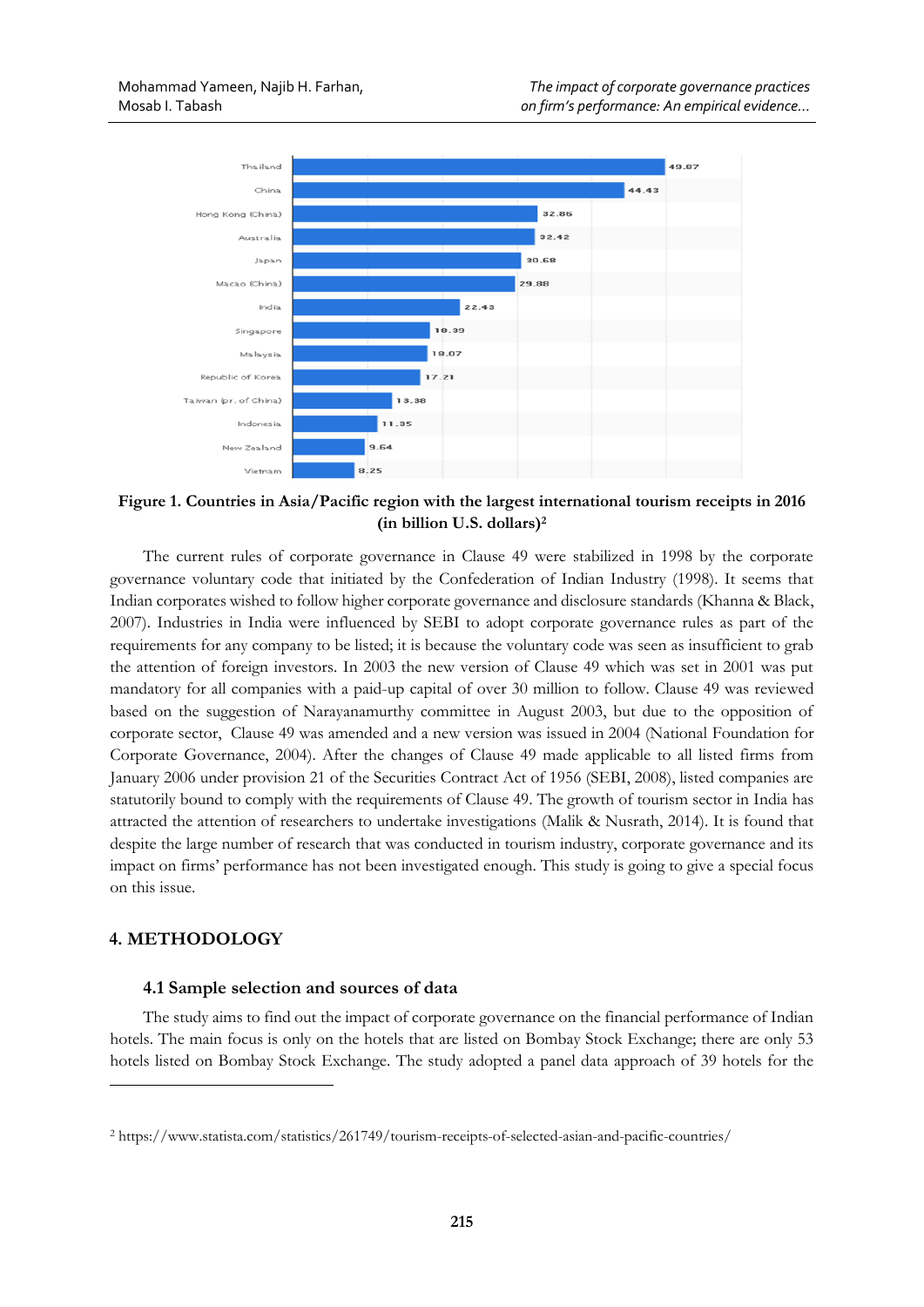period from 2013/2014 to 2015/2016. The study excluded the hotels that do not have data for the study period. After elimination of 14 hotels, the final sample comprises of 39 hotels. Two sources are used for collecting the data, companies' annual reports and ProwessIQ database<sup>3</sup> . Corporate governance data are taken directly from the companies' annual reports, in which the study reviews the annual reports for three years for each company. The financial data are extracted form ProwessIQ database (Indian's leading financial information source).

#### **4.2 Research design**

The market-based measure seems to be more suitable than accounting-based measures, but they are also affected by a number of uncontrollable factors (Gani & Jermias, 2006). Hutchinson & Gul (2004) believe that for reflecting the results of management actions, account-based measures are preferable to market-based measures for evaluating the impact of corporate governance on firms' performance. Prior studies (e.g., (Akbar, Poletti-hughes, El-faitouri, & Zulfiqar, 2016; Detthamrong et al., 2017; Fiador, 2016; Mashayekhi & Mohammad, 2008; Mohamed et al., 2016; Pillai & Al-Malkawi, 2017) studied the relationship between corporate governance and firms' performance using some proxies for measuring the financial performance such as: return on assets, return on equity, return on investment, earning per share, and Tobin's Q. This study is adopting the same approach for measuring financial performance, taking some accounting and marketing based measures. The study took seven variables as proxies for measuring corporate governance which are: board size, board composition, board diligence, audit committee size, audit committee composition, audit committee diligence, and foreign ownership.

Some studies (e.g., Chauhan et al., 2016; Mashayekhi & Mohammad, 2008; Priego & Merino, 2016) suggested that firm size may affect firms performance. Therefore, net sales, firm age (number of years since its establishment), and firm size (total assets) are used as control variables; the natural a logarithm of total assets is used as an indicator of firm size. The study is adopting multiple correlations and regression analysis to find out the effect of corporate governance practices on the performance of Indian hotels. This adoption was motivated by some studies e.g. (Chauhan et al., 2016; Mashayekhi & Mohammad, 2008; Priego & Merino, 2016).

#### **4.3. Models specification**

To investigate the impact of corporate governance variables on the performance of Indian hotels, seven regression models are designed as follows:

| $FP_{it} = \alpha + \beta_1 BDS_{it} + \beta_2 AGE_{it} + \beta_3 NS_{it} + \beta_4 LOGTA_{it} + \varepsilon_{it}$     | (1) |
|------------------------------------------------------------------------------------------------------------------------|-----|
| $FP_{it} = \alpha + \beta_2 BDC_{it} + \beta_2 AGE_{it} + \beta_3 NS_{it} + \beta_{14} LOGTA_{it} + \varepsilon_{it}$  | (2) |
| $FP_{it} = \alpha + \beta_1 BDD_{it} + \beta_2 AGE_{it} + \beta_3 NS_{it} + \beta_{140} LOGTA_{it} + \varepsilon_{it}$ | (3) |
| $FP_{it} = \alpha + \beta_1 ACS_{it} + \beta_2 AGE_{it} + \beta_3 NS_{it} + \beta_4 LOGTA_{it} + \epsilon_{it}$        | (4) |
| $FP_{it} = \alpha + \beta_1 ACC + \beta_2 AGE_{it} + \beta_3 NS_{it} + \beta_4 LOGTA_{it} + \epsilon_{it}$             | (5) |
| $FP_{it} = \alpha + \beta_1 ACD_{it} + \beta_2 AGE_{it} + \beta_3 NS_{it} + \beta_4 LOGTA_{it} + \epsilon_{it}$        | (6) |
| $FP_{it} = \alpha + \beta_1 FO_{it} + \beta_2 AGE_{it} + \beta_3 NS_{it} + \beta_4 LOGTA_{it} + \epsilon_{it}$         | (7) |
|                                                                                                                        |     |

Where

<u>.</u>

<sup>3</sup> PROWESS database is the Indian's leading financial information source, it is maintained by CMIE and is broadly similar to Compustat database of US firms. It is increasingly being employed in the literature for firm-level analysis of Indian industry and contains financial information on around 27,000 companies, either listed on stock exchanges or the major unlisted companies.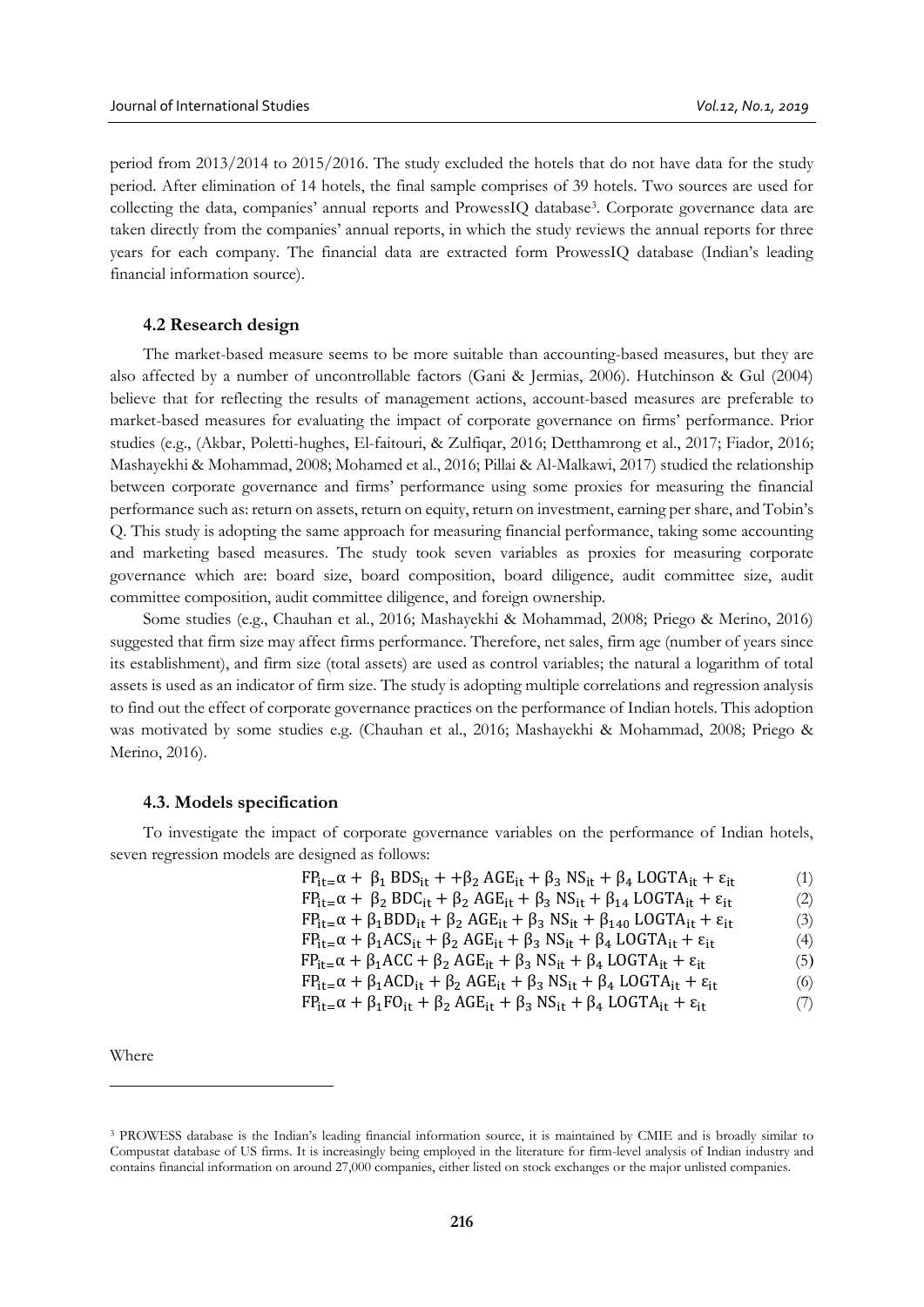α is the intercept.

ε is the error term of the model.

i and t correspond to firm and year.

FP is the financial performance measured by return on assets, return on capital employed, and Tobin Q. BDS refers to number of board directors.

BDC is the number of independent directors to the total number of board director.

BDD refers to the attended meetings out of the total meetings.

ACS is number of audit committee directors.

ACC is number of independent audit members to the total number of audit committee.

ACD is attended meetings by audit committee out of the total meetings.

FO refers to the number of shares which are in the hand of foreign investors.

Age is the age of the company.

NS is net sales.

LOGTA is the log of total assets

# **4.4 Variables description**

Table 1

| Variable                                       | Symbol      | Definition                                                                                                                                                                                                      | <b>ES</b> | <b>Existing Studies</b>                                                                                                                                                                                                                                                                                    |
|------------------------------------------------|-------------|-----------------------------------------------------------------------------------------------------------------------------------------------------------------------------------------------------------------|-----------|------------------------------------------------------------------------------------------------------------------------------------------------------------------------------------------------------------------------------------------------------------------------------------------------------------|
| Return<br><sub>on</sub><br>Assets              | <b>ROA</b>  | Net income divided by total assets<br>at the end of the year. It is one of<br>the accounting measures of firms'<br>performance. The data of this<br>variable<br>was<br>extracted<br>from<br>ProwessIQ database. |           | (Chauhan et al., 2016; Detthamrong et al.,<br>2017; Mashayekhi & Mohammad, 2008;<br>Pillai & Al-Malkawi, 2017, Yahya, et al,<br>2017; Tabash, et al, 2017)                                                                                                                                                 |
| Return<br><sub>on</sub><br>Capital<br>Employed | <b>ROCE</b> | Profit before tax on total issued<br>capital, it is the second accounting<br>based measure used by this study<br>and its data also extracted from<br>ProwessIQ database.                                        |           | (Filatotchev, Isachenkova, & Mickiewicz,<br>2007; Uadiale, 2010)                                                                                                                                                                                                                                           |
| Tobin Q                                        | TQ          | Market capitalization over total<br>asset of the company. It is a<br>marketing-based measure and it was<br>collected from ProwessIQ database.                                                                   |           | (H. Ibrahim & AbdulSamad, 2011; Kang<br>& Kim, 2011; Karaca & Ekşi, 2012)                                                                                                                                                                                                                                  |
| Board<br>Directors<br>Size                     | <b>BDS</b>  | Total number of board members<br>setting in the board. Its data was<br>collected from the companies'<br>annual reports.                                                                                         | $^{+}$    | (AGYEI & OWUSU, 2014; Al-bassam,<br>Ntim, Opong, & Downs, 2015; Chitiavi,<br>Musiega, Alala, Douglas, & Christopher,<br>2013; Ghabayen, 2012; K. Ibrahim &<br>Jaafar, 2013; Jackling & Johl, 2009; Johl,<br>Kaur, & Cooper, 2015; Mousa & Desoky,<br>2012; Pillai & Al-Malkawi,<br>2017;<br>Yermack, 1996) |
| Board<br>Directors<br>Composition              | <b>BDC</b>  | No. non-executive independent<br>members divided by the total No. of<br>members setting in the board. Its<br>data was collected from companies'<br>annual reports.                                              | $+$       | (Agrawal & Knoeber, 1996; Sanjai Bhagat<br>& Blak, 2016; Johl et al., 2015; Mahadeo,<br>Soobaroyen,<br>Hanuman,<br>$\&$<br>2012;<br>Mashayekhi & Mohammad, 2008; Nahar<br>Abdullah, 2004; Rhoades, Rechner, &<br>Sundaram, 2017)                                                                           |
| Board<br>Directors<br>Diligence                | <b>BDD</b>  | Total number of meetings attended<br>by all board members scaled by total<br>No. of meetings held during the                                                                                                    | ä,        | (Francis, Hasan, & Wu, 2012; Johl et al.,<br>2015)                                                                                                                                                                                                                                                         |

# Variables Description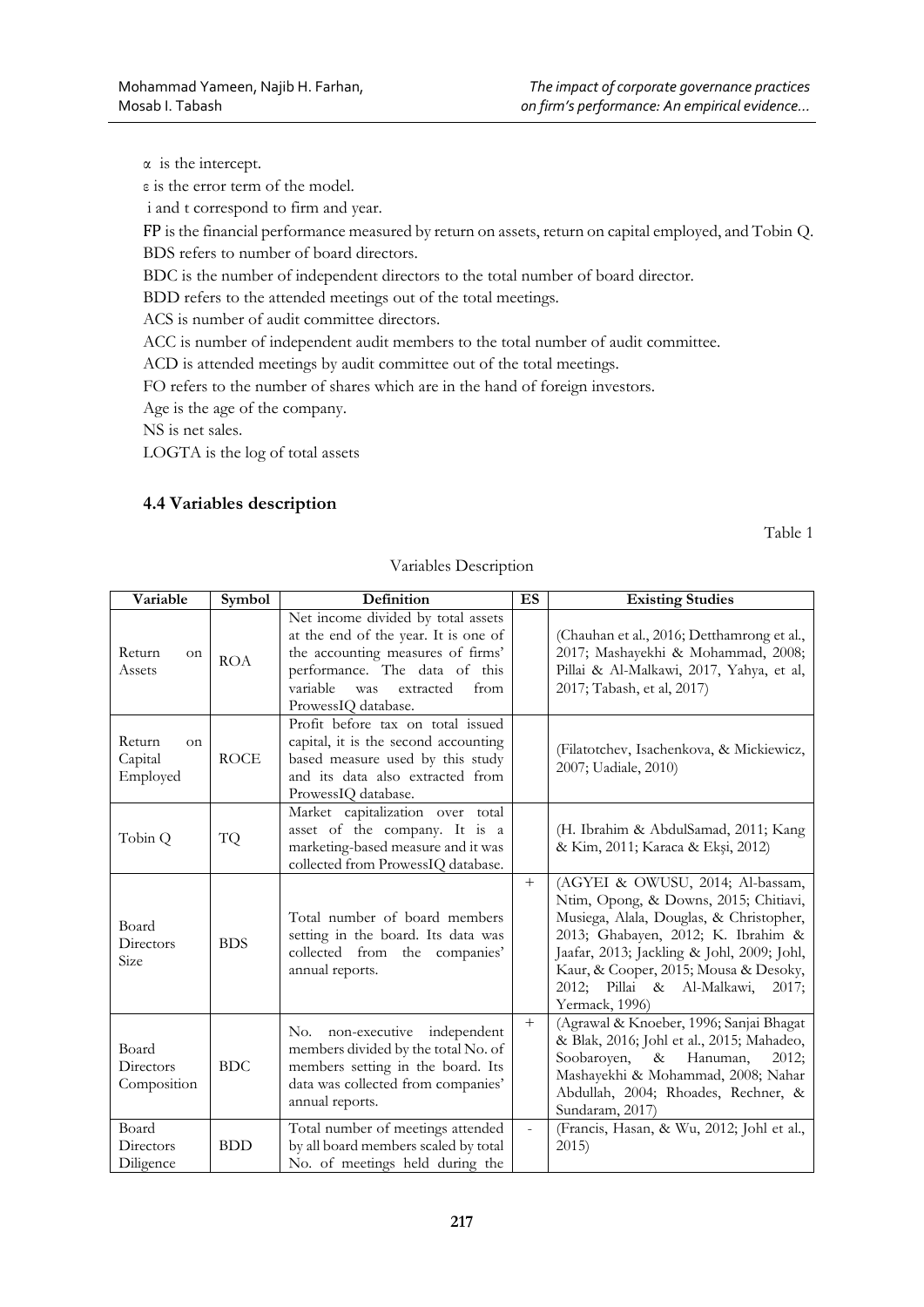|                                   |              | year. Its data was collected from<br>companies' annual reports.                                                                                                                                                      |                |                                                                                           |
|-----------------------------------|--------------|----------------------------------------------------------------------------------------------------------------------------------------------------------------------------------------------------------------------|----------------|-------------------------------------------------------------------------------------------|
| Audit<br>Committee<br>Size        | <b>ACS</b>   | absolute number of audit<br>An<br>committee members in a firm. Its<br>data was collected from companies'<br>annual reports.                                                                                          | $+$            | (Detthamrong et al., 2017; Francis et al.,<br>2012                                        |
| Audit<br>Committee<br>Composition | ACC.         | Independent<br>No.<br>of<br>audit<br>committee members divided by<br>total No. of audit committee<br>members. Its data was collected<br>from the companies' annual reports.                                          | $\mathbf{r}$   | (Al-Janadi, Rahman, & Alazzani, 2016;<br>Aljaaidi, 2013; Bédard et al., 2004)             |
| Audit<br>Committee<br>Diligence   | <b>ACD</b>   | Total No. of meetings attended by<br>audit committee<br>members<br>all<br>divided by the total No. of meetings<br>held during the year. Its data was<br>collected from companies' annual<br>reports.                 | $+$            | (Aljaaidi,<br>$2013$ ;<br>Krishnan<br>and<br>Visvanathan, 2009)                           |
| Foreign<br>Ownership              | FO.          | Percentage of shares owned by<br>foreigners to the total share capital.<br>It is calculated by dividing the<br>amount of foreign capital /total<br>equity. Its data was collected from<br>companies' annual reports. | $+$            | (Arouri & Hossain, 2014; Fallatah &<br>Dickins, 2012)                                     |
| <b>Net Sales</b>                  | <b>NS</b>    | Total sales minus return sales. Its<br>data was collected from ProwessIQ<br>database.                                                                                                                                | $+$            | (Abuzayed, 2012; Afrifa & Padachi, 2016;<br>Banos-Caballero et al., 2012; Deloof,<br>2003 |
| Firm Size                         | <b>LOGTA</b> | The logarithm of total assets. Its<br>collected<br>data<br>was<br>from<br>the<br>ProwessQ data base.                                                                                                                 | $\overline{a}$ | (Elangkumaran & Karthika, 2013; Mehta,<br>2017; Rizzotti & Greco, 2013)                   |
| Firm Age                          | Age          | A number of years in which the firm<br>has been operating. Its data was<br>collected from ProwessIQ database.                                                                                                        | $+$            | (Afrifa, 2016; Afrifa & Padachi, 2016)                                                    |

# **5. EMPIRICAL RESULTS AND DISCUSSION**

# **5.1 Descriptive statistics**

Table 2 presents the descriptive statistics for every year individually and the overall period of the study. The average values of financial performance measures ROA, ROE and Tobin Q are 2.03, 2.97, and 0.794 respectively. The minimum number of board of directors in hotels' industry is 3, while the maximum is 16. The minimum values of board size composition and board diligence are 0.5 and 0.6 respectively. Regarding board of directors, cross-sectional descriptive statistics show a slight improvement in corporate governance practices over the years from 2013/2014 till 2015/2016. The industry has an audit committee size ranging from 2 to 6. The mean values of audit committee composition and audit committee diligence are 0.72 and 0.83 respectively. Table 2 reveals that there is a fluctuation in corporate governance practices regarding audit committee over the study period. The average foreign ownership in hotel industry is 12.7%. Cross-sectional descriptive statistics reveal a persistent decline in the portion of foreign ownership over the study period. The average of annual sales in hotel industry is 1551.58 Crore (1 Crore equals U.S \$ 145,950) with a standard deviation of 1901.89 which is the highest S.D in the model. The youngest firm in the sample is aged 7 years and the oldest firm is aged 67 years.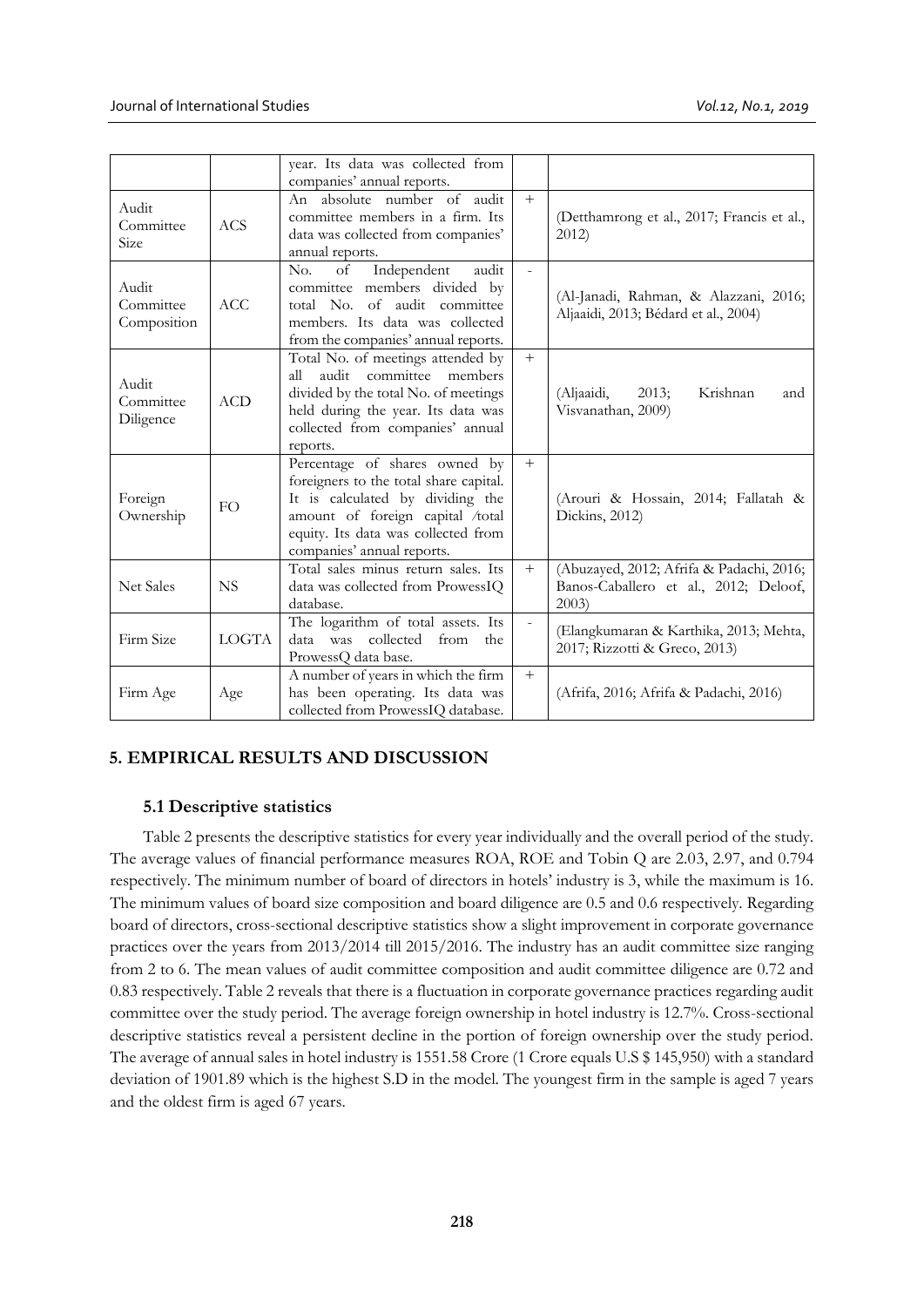|                                   | Variable     |        | 2013/2014   |        | 2014/2015   |          | 2015/2016   | Overall Sample |          |  |
|-----------------------------------|--------------|--------|-------------|--------|-------------|----------|-------------|----------------|----------|--|
| Variable                          | S            | Mean   | Std.        | Mean   | Std.        | Mean     | Std.        | Mean           | Std.     |  |
| s Type                            |              |        | Deviatio    |        | Deviatio    |          | Deviatio    |                | Deviatio |  |
|                                   |              |        | $\mathbf n$ |        | $\mathbf n$ |          | $\mathbf n$ |                | n        |  |
|                                   | <b>ROA</b>   | 2.07   | 4.81        | 1.73   | 4.76        | 2.31     | 4.32        | 2.03           | 4.60     |  |
| ariable<br>Depend<br>$_{\rm ent}$ | <b>ROCE</b>  | 3.08   | 6.39        | 2.57   | 5.94        | 3.26     | 5.51        | 2.97           | 5.91     |  |
| ⊳                                 | Tobin Q      | 0.76   | 0.66        | 0.87   | 0.80        | 0.75     | 0.66        | 0.79           | 0.71     |  |
|                                   | <b>BDS</b>   | 7.69   | 2.65        | 7.95   | 2.61        | 7.85     | 2.54        | 7.83           | 2.58     |  |
|                                   | <b>BDC</b>   | 0.53   | 0.10        | 0.51   | 0.09        | 0.51     | 0.10        | 0.52           | 0.10     |  |
|                                   | <b>BDD</b>   | 0.78   | 0.13        | 0.78   | 0.12        | 0.81     | 0.12        | 0.79           | 0.12     |  |
| Variables                         | ACS          | 3.87   | 0.89        | 4.10   | 1.05        | 3.92     | 0.98        | 3.97           | 0.97     |  |
| Independent                       | <b>ACC</b>   | 0.71   | 0.19        | 0.72   | 0.20        | 0.75     | 0.18        | 0.73           | 0.19     |  |
|                                   | <b>ACD</b>   | 0.86   | 0.14        | 0.81   | 0.17        | 0.85     | 0.14        | 0.84           | 0.15     |  |
|                                   | FO.          | 14.32  | 23.30       | 12.36  | 22.86       | 11.69    | 21.27       | 12.79          | 22.33    |  |
|                                   | Age          | 28.28  | 12.54       | 29.26  | 12.53       | 30.26    | 12.53       | 29.27          | 12.45    |  |
|                                   | <b>NS</b>    | 1612.8 | 2019.71     | 1503.1 | 1848.19     | 1538.7   | 1881.63     | 1551.5         | 1901.90  |  |
| Variables<br>Cantrol              |              |        |             | 9      |             | $\theta$ |             | 9              |          |  |
|                                   | <b>LOGTA</b> | 3.30   | 0.74        | 3.30   | 0.76        | 3.36     | 0.66        | 3.32           | 0.71     |  |

Descriptive Statistics

Table 2

Table2 shows that good records for ROA and ROCE of Indian hotels were achieved in the year 2015/2016, whereas TQ was achieved in the year 2014/2015. In terms of independent variables, BDS and ACS have more members in the year 2014/2015; the mean of board directors' size in tourism sector is 7.95 members and the mean of audit committee size is 4.10. On the other hand, BDD and ACC have the highest mean in the year 2015/2016, the mean values of BDC, ACD, and FO in 2013/2014 were: 0.53, 0.86 and14.32 respectively.

# **5.2 Correlation matrix and multicollinearity test**

Correlation matrix reveals the trend of association between variables, and tells us how significant the association between variables of the study is. It also gives an indication regarding the absence and presence of multicollinearity. If an independent variable in a model has tolerance coefficients value below 0.10, it means that the model is suffering from multicollinearity (Field, 2009). Table 3 represents the multicollinearity test and coefficient correlation matrix for all variables. It is shown in Table 3 that BDC and ACS have a negative association with all measures of financial performance in tourism sector, this result consistent with (Aldamen et al. 2012; Arora, 2012) who argue that there is a negative association between ACS and firms' performance. This result also contradicts with (Jackling & Johl, 2009; Rhoades et al., 2017) who believe that firms' performance is positively impacted by the number of independent board directors.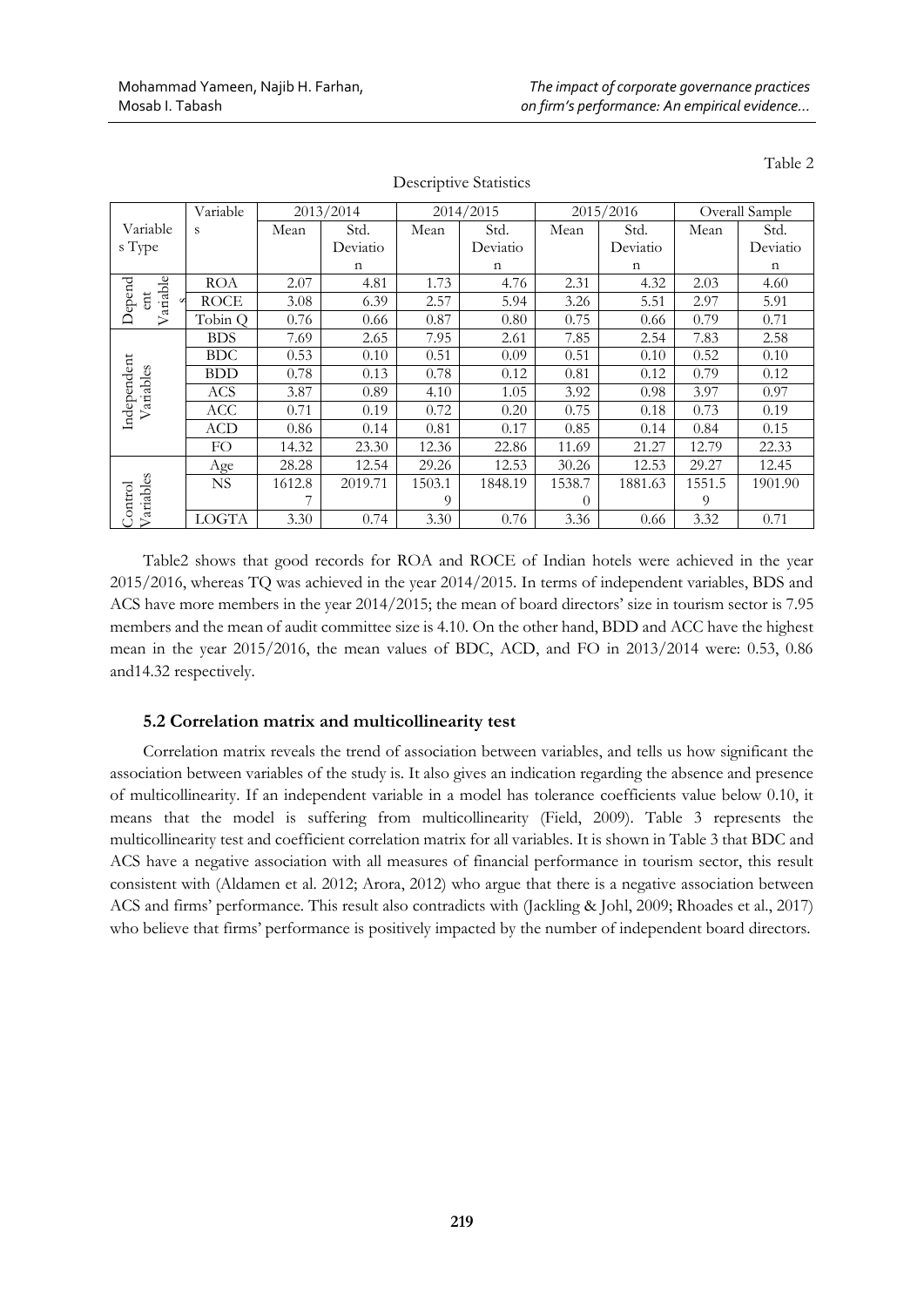Table 3

|             | <b>ROA</b>                                                                                                           | <b>ROCE</b>  | Tobin        | <b>BDS</b>   | <b>BDC</b>   | <b>BDD</b>   | <b>ACS</b>   | ACC          | <b>ACD</b>   | FO           | Age   | <b>NS</b>    | <b>LOGTA</b> |
|-------------|----------------------------------------------------------------------------------------------------------------------|--------------|--------------|--------------|--------------|--------------|--------------|--------------|--------------|--------------|-------|--------------|--------------|
|             |                                                                                                                      |              | Q            |              |              |              |              |              |              |              |       |              |              |
| <b>ROA</b>  | $\mathbf{1}$                                                                                                         |              |              |              |              |              |              |              |              |              |       |              |              |
| <b>ROCE</b> | .962**                                                                                                               | $\mathbf{1}$ |              |              |              |              |              |              |              |              |       |              |              |
| Tobin Q     | .573**                                                                                                               | .585*        | $\mathbf{1}$ |              |              |              |              |              |              |              |       |              |              |
| <b>BDS</b>  | $-.077$                                                                                                              | $-.057$      | .048         | $\mathbf{1}$ |              |              |              |              |              |              |       |              |              |
| <b>BDC</b>  | $-.010$                                                                                                              | $-.039$      | $-164$       | $-.154$      | $\mathbf{1}$ |              |              |              |              |              |       |              |              |
| <b>BDD</b>  | .109                                                                                                                 | .107         | $-.048$      | $-131$       | .096         | $\mathbf{1}$ |              |              |              |              |       |              |              |
| ACS         | $-.108$                                                                                                              | $-.070$      | .085         | $.510**$     | $-.223*$     | $-129$       | $\mathbf{1}$ |              |              |              |       |              |              |
| ACC         | .114                                                                                                                 | .095         | $-.053$      | $-.005$      | $.280**$     | $-.042$      | $-.341**$    | $\mathbf{1}$ |              |              |       |              |              |
| ACD         | .102                                                                                                                 | .111         | $-.087$      | $-0.213*$    | .176         | $.308**$     | $-.478**$    | $.265***$    | $\mathbf{1}$ |              |       |              |              |
| FO.         | $-.033$                                                                                                              | $-.048$      | $-.099$      | .078         | .021         | $-.077$      | $-.013$      | $-.070$      | $-.115$      | $\mathbf{1}$ |       |              |              |
|             |                                                                                                                      |              |              |              |              |              |              |              |              |              |       |              |              |
|             |                                                                                                                      |              |              |              |              |              |              |              |              |              |       |              |              |
| Age         | .118                                                                                                                 | .096         | $.231*$      | $-.018$      | .001         | $-.027$      | .128         | $-.098$      | $-.100$      | $-.249**$    | 1     |              |              |
| <b>NS</b>   | $-.104$                                                                                                              | .061         | .111         | $.518**$     | $-.064$      | $-.054$      | $.274***$    | $-116$       | $-.065$      | $-.060$      | .100  | $\mathbf{1}$ |              |
| LOGTA       | $-.241**$                                                                                                            | $-.151$      | $-.150$      | .484**       | $-.092$      | $-.035$      | $.276**$     | $-.159$      | $-184*$      | .164         | .045  | .757**       | $\mathbf{1}$ |
| Tolerance   |                                                                                                                      |              |              | 0.514        | 0.877        | 0.868        | 0.521        | 0.74         | 0.659        | 0.81         | 0.896 | 0.348        | 0.361        |
| VIF         |                                                                                                                      |              |              | 1.945        | 1.141        | 1.152        | 1.919        | 1.351        | 1.518        | 1.23         | 1.116 | 2.873        | 2.77         |
|             |                                                                                                                      |              |              |              |              |              |              |              |              |              |       |              |              |
|             | Correlation is significant at the 0.01 level (2-tailed).** Correlation is significant at the 0.05 level (2-tailed).* |              |              |              |              |              |              |              |              |              |       |              |              |

Correlation Matrix and Multicollinearity Test

It means that when the number of independent directors reduces, hotels' performance decreases. On the contrary, BDD, ACC, ACD and age of hotels have a positive relationship with all measures of the financial performance. These findings consistent with (Rizzotti & Greco, 2013; Vafeas, 1999) affirming the exciting of a positive correlation between BDD and firms' performance. (Arora, 2012) found a positive association between board directors' diligence and firms' performance measured by return on assets and Tobin Q. The result also indicates that elder companies perform better than the younger ones. Marketingbased measure Tobin Q correlates negatively with most of the corporate governance variables in the sector, except audit committee size. Results of multicollinearity tests show that there is no high collinearity among the variables, which indicate the absence of multicollinearity. Looking at the values of tolerance, we do not see any value less than .20 which suggests that there is no multicollinearity. According to statisticians, if VIF for any variable is more than 10, we definitely have multicollinearity which is not the case in this study, all VIF values are less than 3.

### **5.3 Multiple regression models**

A regression model is a useful tool that tells us whether the independent variable has a significant impact on the dependent variable or not, it is used in this study for investigating the impact of corporate governance parameters on hotels' financial performance. Before applying the regression model and running the analysis, the study tested all assumptions of multiple regression model which were met in this study.

Scatter plot technique was used for examining linearity and homogeneity while Tolerance and VIF tests were used for detecting multicollinearity as shown in the Table 3. Moreover, the normality of residuals was visualized, histogram of residuals shows that residuals seem to have a normal distribution. Regarding autocorrelation, it was noticed that the error terms were not correlated with each other. Finally, Table 5 shows that all models were not suffering from heteroscedasticity. After testing all assumptions of regression model, it was found that Ordinary Least Square regression model is appropriate for estimating the results.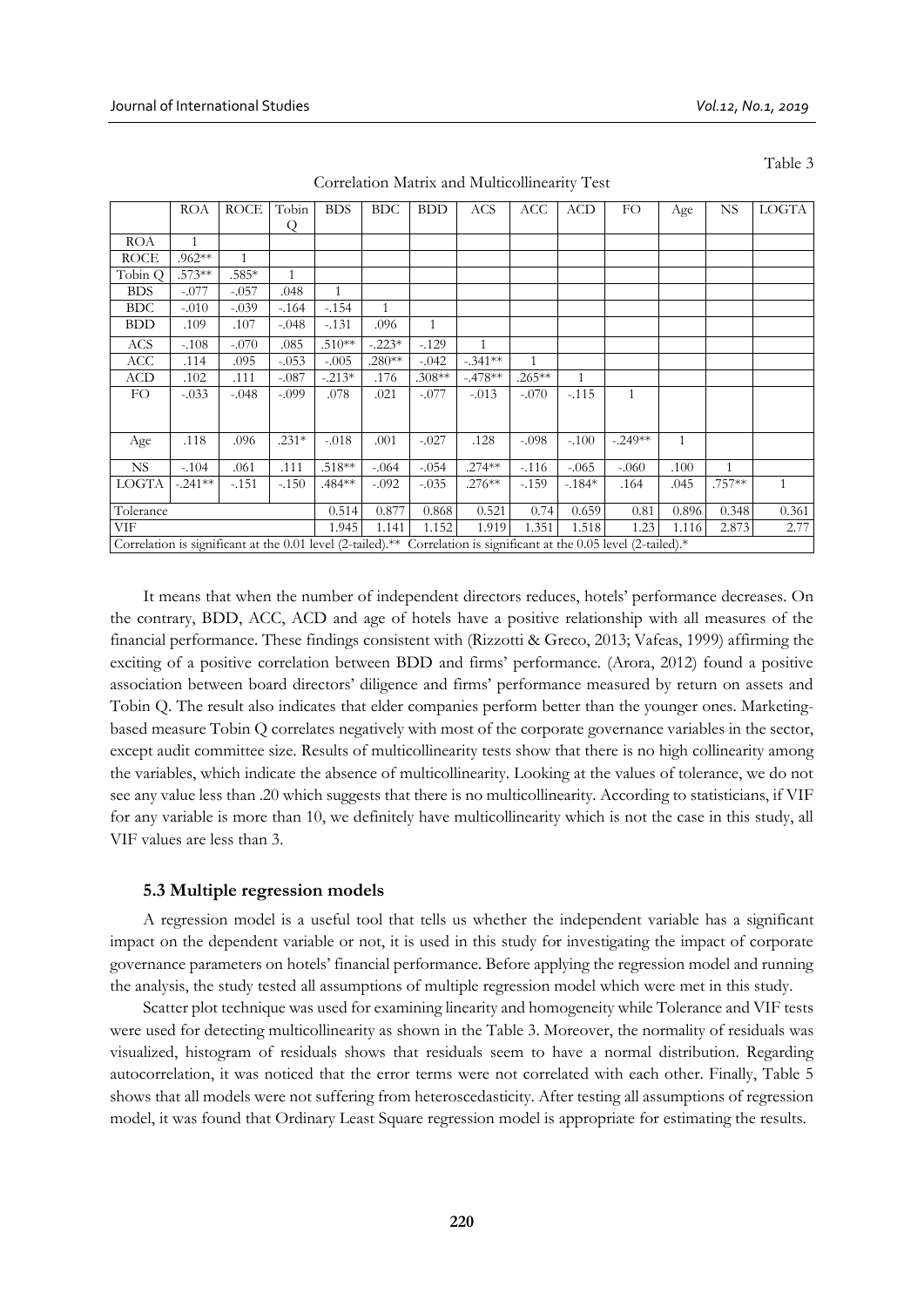Regression Models Results

Table 4

|                        |         |                 |         |         |          |        | ROA is the dependent variable                |         |          |       |         |         |              |       |
|------------------------|---------|-----------------|---------|---------|----------|--------|----------------------------------------------|---------|----------|-------|---------|---------|--------------|-------|
| Models                 | Model 1 |                 | Model 2 |         | Model3   |        | Model 4                                      |         | Model 5  |       | Model 6 |         | Model7       |       |
|                        | B       | Prob.           | B       | Prob.   | B        | Prob.  | $\, {\bf B}$                                 | Prob    | B        | Prob. | B       | Prob.   | B            | Prob. |
| $\mathsf{c}$           | .752    | .025            | .298    | .417    | .353     | .324   | .731                                         | .028    | .438     | .222  | .041    | .929    | .741         | .033  |
| <b>BDS</b>             | $-.01$  | .269            |         |         |          |        |                                              |         |          |       |         |         |              |       |
| <b>BDC</b>             |         |                 | .598    | .015    |          |        |                                              |         |          |       |         |         |              |       |
| <b>BDD</b>             |         |                 |         |         | .497     | .017   |                                              |         |          |       |         |         |              |       |
| <b>ACS</b>             |         |                 |         |         |          |        | $-.03$                                       | .176    |          |       |         |         |              |       |
| ACC                    |         |                 |         |         |          |        |                                              |         | .264     | .042  |         |         |              |       |
| <b>ACD</b>             |         |                 |         |         |          |        |                                              |         |          |       | .387    | .034    |              |       |
| ${\rm FO}$             |         |                 |         |         |          |        |                                              |         |          |       |         |         | .001         | .746  |
| Age                    | .004    | .094            | .006    | .021    | .005     | .067   | .005                                         | .069    | .006     | .022  | .006    | .018    | .005         | .073  |
| $_{\rm NS}$            | .225    | .117            | .206    | .126    | .211     | .118   | .249                                         | .088    | .208     | .128  | .329    | .031    | .205         | .169  |
| LOGTA                  | $-.02$  | .607            | $-.01$  | .815    | $-.04$   | .275   | $-.01$                                       | .819    | $-0.016$ | .705  | .007    | .872    | $-.04$       | .349  |
| R2                     | .160    |                 | .225    |         | .223     |        | .169                                         |         | .202     |       | .206    |         | .144         |       |
| AdR2                   | .102    |                 | .172    |         | $.170\,$ |        | .112                                         |         | .147     |       | .152    |         | .085         |       |
| F-stat                 | 2.763   |                 | 4.219   |         | 4.172    |        | 2.947                                        |         | 3.662    |       | 3.773   |         | 2.431        |       |
| Prob.                  | .036    |                 | .005    |         | .005     |        | .028                                         |         | .010     |       | .009    |         | .058         |       |
|                        |         |                 |         |         |          |        | ROCE is the dependent variable               |         |          |       |         |         |              |       |
| Model                  |         | Model 1         |         | Model 2 |          | Model3 |                                              | Model 4 | Model 5  |       |         | Model 6 | Model7       |       |
|                        | B       | Prob.           | B       | Prob.   | B        | Prob.  | B                                            | Prob    | B        | Prob. | B       | Prob.   | B            | Prob. |
| $\mathbf{C}$           | .691    | .061            | .771    | .004    | 845      | .001   | 13.7                                         | .001    | .922     | .000  | .978    | .001    | 1.22         | .000  |
| <b>BDS</b>             | $-.01$  | .240            |         |         |          |        |                                              |         |          |       |         |         |              |       |
| <b>BDC</b>             |         |                 | .647    | .024    |          |        |                                              |         |          |       |         |         |              |       |
| <b>BDD</b>             |         |                 |         |         | .525     | .027   |                                              |         |          |       |         |         |              |       |
| ACS                    |         |                 |         |         |          |        | $-.42$                                       | .459    |          |       |         |         |              |       |
| ACC                    |         |                 |         |         |          |        |                                              |         | .277     | .061  |         |         |              |       |
| <b>ACD</b>             |         |                 |         |         |          |        |                                              |         |          |       | .220    | .245    |              |       |
| FO                     |         |                 |         |         |          |        |                                              |         |          |       |         |         | .000         | .772  |
| Age                    | .005    | .106            | .005    | .092    | .004     | .236   | .004                                         | .354    | .005     | .121  | .004    | .203    | .004         | .252  |
| $\overline{\text{NS}}$ | $-02$   | .602            | .000    | .927    | .000     | .944   | .001                                         | .004    | $-000$   | .795  | $-.000$ | .733    | $-.00$       | .742  |
| LOGTA                  | 291     | .069            | $-.06$  | .239    | $-.09$   | .075   | $-3.6$                                       | .002    | $-.057$  | .285  | $-.062$ | .255    | $-.07$       | .171  |
|                        |         |                 |         |         |          |        |                                              |         |          |       |         |         |              |       |
| R2                     | .178    |                 |         | .197    | .193     |        | .105                                         |         | .174     |       | .142    |         | .123<br>.063 |       |
| AdR2                   | .121    |                 | .141    |         | .138     |        | .073                                         |         | .117     |       | .083    |         |              |       |
| F-stat                 | 3.136   |                 | 3.553   |         | 3.472    |        | 3.276                                        |         | 3.051    |       | 2.406   |         | 2.038        |       |
| Prob.                  | .021    |                 | .012    |         | .013     |        | .014                                         |         | .024     |       | .060    |         | .101         |       |
|                        |         |                 |         |         |          |        | Tobin Q is the dependent variable<br>Model 4 |         |          |       | Model 6 |         | Model7       |       |
| Model                  |         | Model 1<br>Prob |         | Model 2 |          | Model3 |                                              |         | Model 5  |       |         |         |              |       |
|                        | B       |                 | B       | Prob.   | B        | Prob.  | B                                            | Prob.   | B        | Prob. | B       | Prob.   | B            | Prob. |
| ${\bf c}$              | 1.81    | .000            | 2.67    | .000    | 2.07     | .000   | 1.76                                         | .000    | 2.136    | .000  | 2.634   | .000    | 1.96         | .000  |
| <b>BDS</b>             | .02     | .45             |         |         |          |        |                                              |         |          |       |         |         |              |       |
| <b>BDC</b>             |         |                 | $-1.3$  | .031    |          |        |                                              |         |          |       |         |         |              |       |
| BDD                    |         |                 |         |         | $-.19$   | .688   |                                              |         |          |       |         |         |              |       |
| <b>ACS</b>             |         |                 |         |         |          |        | .057                                         | .384    |          |       |         |         |              |       |
| <b>ACC</b>             |         |                 |         |         |          |        |                                              |         | $-.234$  | .471  |         |         |              |       |
| ACD                    |         |                 |         |         |          |        |                                              |         |          |       | $-.662$ | .109    |              |       |
| ${\rm FO}$             |         |                 |         |         |          |        |                                              |         |          |       |         |         | .003         | .376  |
| Age                    | .012    | .016            | .012    | .016    | .012     | .019   | .011                                         | .024    | .011     | .022  | .011    | .027    | .013         | .012  |
| NS                     | .00     | .001            | .00     | .001    | .000     | .000   | .000                                         | .000    | .000     | .000  | .000    | .000    | .000         | .000  |
| LOGTA                  | $-.54$  | .000            | $-.54$  | .000    | $-.52$   | .000   | $-.54$                                       | .000    | $-.539$  | .000  | $-573$  | .000    | $-.56$       | .000  |
| R2                     |         | .18             |         | .216    | .184     |        | .189                                         |         | .187     |       | .202    |         | .189         |       |
| AdR2                   |         | .15             | .188    |         | .155     |        | .160                                         |         | .158     |       | .173    |         | .160         |       |
| F-stat                 |         | 6.44            | 7.731   |         |          | 6.32   | 6.507                                        |         | 6.434    |       | 7.074   |         | 6.516        |       |
| Prob.                  |         | .00             | .000    |         |          | .000   | .000                                         |         | .000     |       | .000    |         | .000         |       |
|                        |         |                 |         |         |          |        |                                              |         |          |       |         |         |              |       |

Table 4 illustrates the results of the ordinary Least Square Regression model that estimates the impact of corporate governance on the financial performance of Indian hotels. The study employed a panel data approach of 39 hotels for the period from 2013/2014 to 2015/2016; 117 firm-year observations. Board directors' size, board directors' composition, board directors' diligence, audit committee's size, audit committee's composition, audit committee's diligence and foreign ownership are proxies for corporate governance while return on assets, return on capital employed and Tobin Q are the proxies for hotels performance. Net sale, age and size of hotels are used as control variables.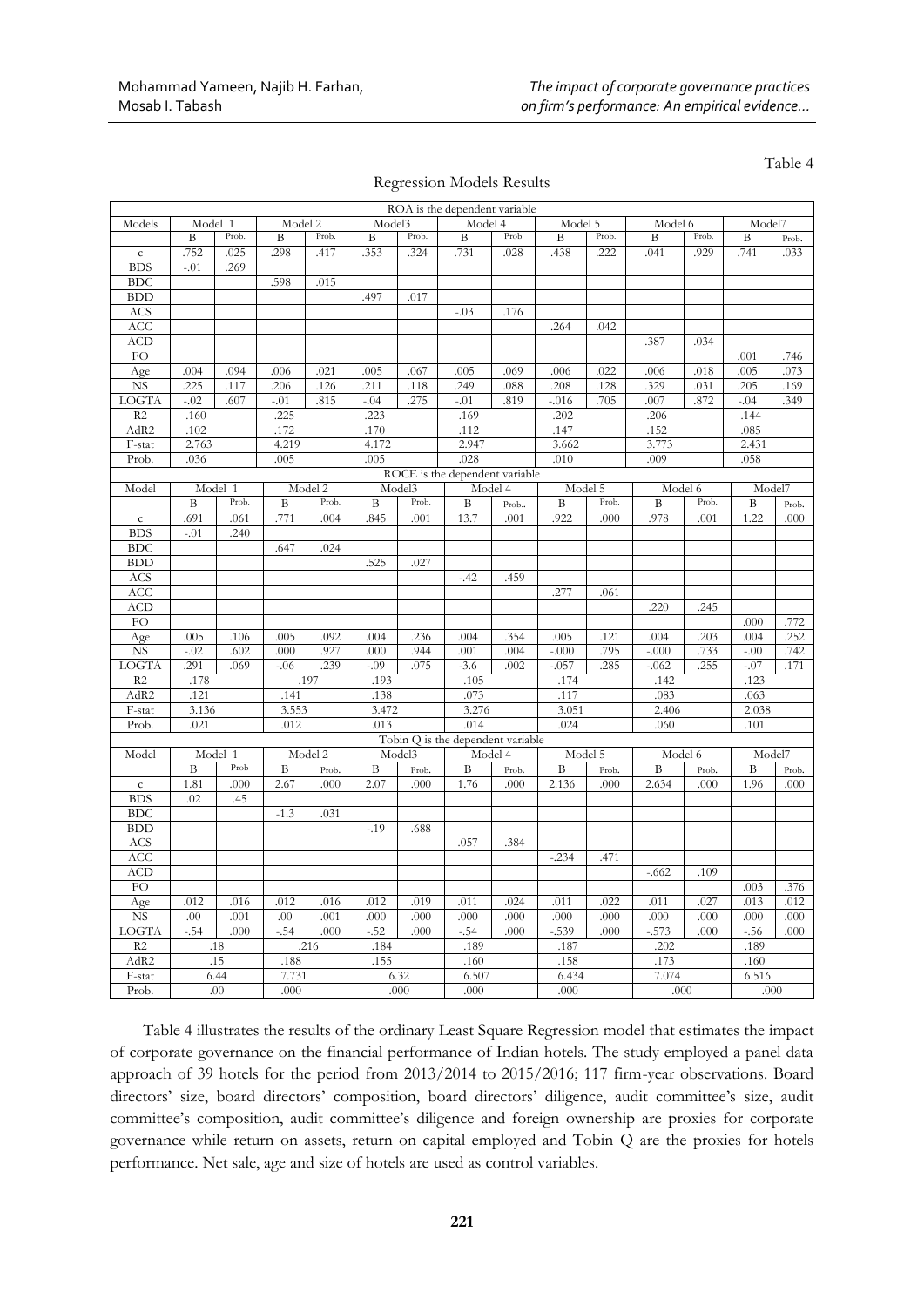#### **5.3.1 Accounting based measures**

#### **Return on assets:**

Model 1 reports a negative and insignificant impact of board directors' size on hotels performance. This means that when board directors' size enlarges return on assets decreases; it could be explained by the increase in the cost of hiring board members. This result is consistent with (Singh and Davidson, 2003; Cheng, 2008; Adusei, 2012) who argue that board directors' size has a negative association with corporate performance. In the Indian context, Arora, (2012) found that board directors' size negatively impacts return on assets of Indian pharmaceutical companies; These results contradict with the expected results of the study; Similarly, the study findings contradicte with (Adams and Mehran, 2003; Belkhir, 2009; Hussainey and Wang, 2010) who believe that board directors' size positively affects firms' financial performance. In models 2, 3 and 5, it is noticed that board directors' composition, board directors' diligence have a significant positive impact on return on assets, it might be due to the reason that, the executive directors are not in a better condition to keep checking hotels' affairs. Interestingly, Arora (2012) argues that the financial performance of Indian pharmaceutical sector was affected negatively by board directors' composition and positively by board directors' diligence. Model 2 and 3met the expected result which indicates that when board directors' composition and diligence increase by one unit, return on assets of hotels would increase by 59 and 49 percent respectively. On the other hand, it was expected that board directors' diligence negatively impacts hotels' performance, this expectation was contradicted by the result found by the study. Model 5 indicates that an increase in the audit committee composition by one unit leads to an increase in return on assets of hotels by 26 percent; which is in contrast with the predicted result of the study. In model 7 it is clear that foreign ownership positively and insignificantly impacts hotels' performance. It means that when the proportion of foreign ownership in hotels increases return on assets increases as well. This result is consistent with Griffith, (1999) who argue that foreign ownership does not significantly affect firms' performance. The result of model 7 contradicts with Mashayekhi and Bazaz (2008) who found a negative association between foreign ownership and firms' performance. It is also observed that in all models the only control variable that has a significant positive impact on return on assets is the age of hotels, while other variables are insignificant. It is evident that corporate governance focuses on accountability and transparency which are one of the important factors for investors, suppliers, buyers and shareholders, these factors prompt firms' performance and the economy as well. However, there must be a set of democratic market institutions for corporate governance to have an impact on the emerging economy (Feleagă, Feleagă, Dragomir, & Bigioi, 2011).

### **Return on capital employed**

As return on assets and return on capital employed are both accounting based measures, most of the results obtained from the regression models are the same except some differences in the quantum of the effect. All models are significantly predicting the outcomes at 5% level of significant except model 6 and 7. Model 1 is reporting the same result that was found with the first performance measure (return on assets); the negative impact of board directors' size could be attributed to the disagreement between board members which always does pave the way for better decisions. Results of model 2 and 3 reveal that the board directors' composition and board directors' diligence have a positive impact on return on capital employed of hotels. These mean that the increase in the number of independent board directors and board meetings lead to an increase in the return on capital employed of hotels, this result is consistent with Switzer & Tang (2009) who found a positive association between the degree of board independence and firms' performance. This result disagrees with Hassan & Hijazi (2016) who found a negative impact on board meetings on the firm's performance measured by accounting-based- measures. The result of this study is consistent with the agency theory which suggests that when the board of directors meets frequently, they would be able to monitor the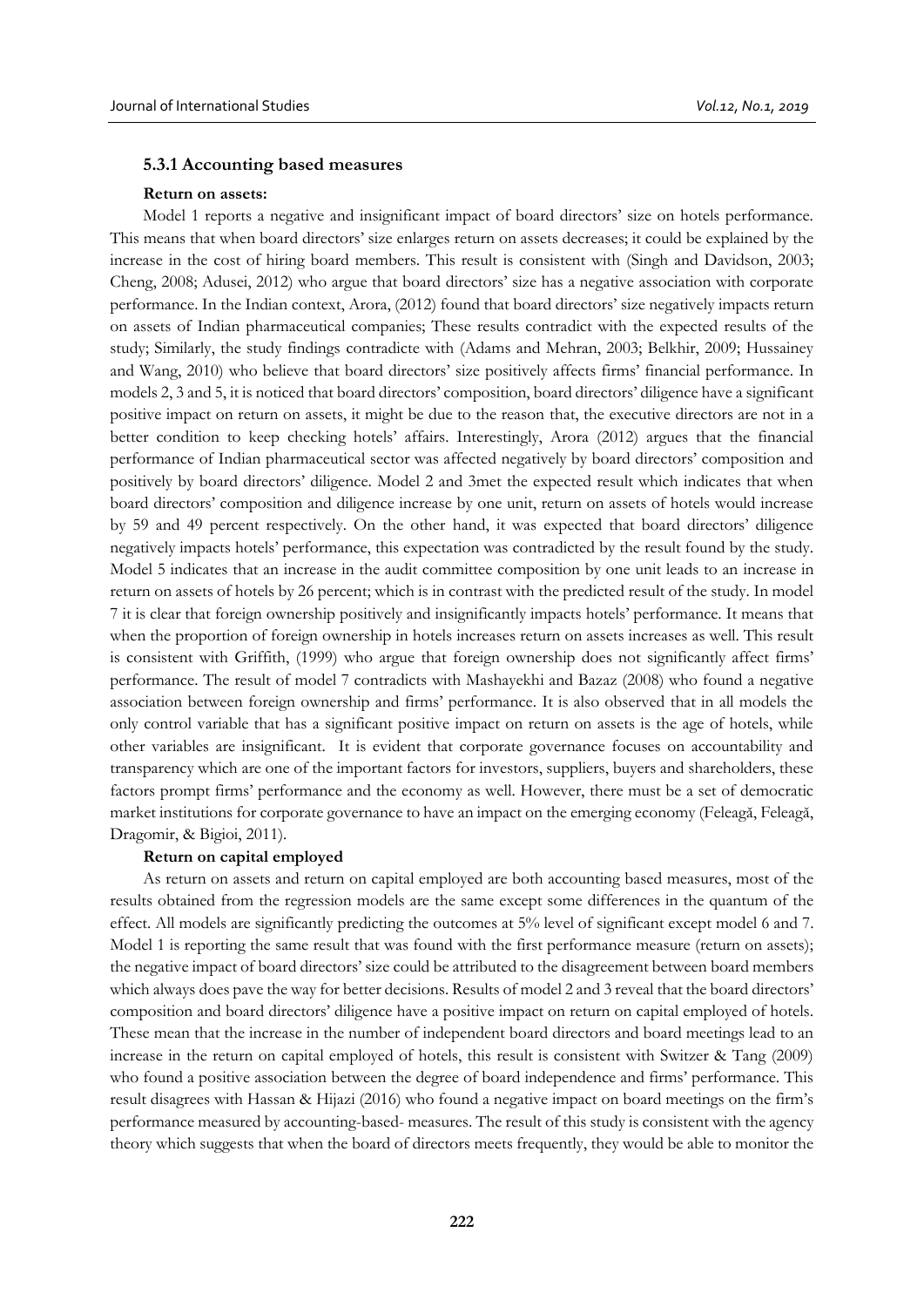management which in turn will post the financial performance(Karamanou & Vafeas, 2005; Mangena & Tauringana, 2008). One unit change in the board director's composition and board directors' diligence lead to 64 and 52 percent change in return on capital employed respectively. That means when board of directors frequently meet, they devote more time to monitoring the management. This consistent with a study that found that when the boards meet more frequently, the performance increases as a result (Rizzotti & Greco, 2013; Vafeas, 1999). Model 4 shows that audit committee' size correlates negatively with hotels' performance, which goes in line with Aldamen et al. (2012), who found a negative association between committee size and firms' accounting-based measures. Aldamen et al. (2012) also found a negative association between audit committee's meetings, independence and firms' performance which contradicts with the findings of this study. Model 7 demonstrate insignificant impact for foreign ownership over performance which is the same result that was suggested by (Gedajlovic, Yoshikawa, & Hashimoto, 2005). This result agrees with the theoretical argument: the ownership structure is supposed to affect the process of decision making which in turn impacts the financial performance of firms. Previous literature demonstrate a positive impact of corporate governance on firms' performance which in turn affect the growth of the economy (Škare & Hasic, 2009).

# **5.3.2 Marketing based measure**

Tobin Q is the marketing based measure that has been taken in this study for reporting the impact of corporate governance practices on the financial performance of Indian hotels. Results in Table 4 show that all models are significantly predicting the outcomes; similarly, controlling variables in all models significantly impact marketing based measure Tobin Q. Results suggest that more than 15% change in Tobin Q would be attributable to the variables included in the models. In majority of models, we see that corporate governance practices insignificantly impact marketing based measure Tobin Q at 0.05 level of significance. These results agree with Hassan et al, (2016) who found that most of corporate governance variables insignificantly affect hotels' performance measured by market-based proxies. Model 1 reveals that board directors' size positively and insignificantly affects hotels' performance, this result is in contrast with (Arora, 2012; Citation & Chatterjee, 2011) who found a negative and significant impact of board directors' size on Tobin Q of Indian pharmaceutical firms. This means that large board directors' size enhances Tobin Q of tourism firms. In model 2, it is observed that board director's composition significantly and negatively impacts the financial performance of Indian hotels; this result means when board directors' composition increases by 1.3, Tobin Q of Indian hotels decreases by one unit. This result is in the same line with (Singh and Davidson, 2003; Cheng, 2008; Adusei, 2012: Hassan, et al., 2016) who found that board directors' composition negatively impacts firms' performance. (Citation & Chatterjee, 2011) also found a negative association between board independence and Indian firms performance. It means that when board directors' composition of Indian hotels increases by one unite Tobin Q gets decreases by one unit. This result can be explained by the fact that, internal directors are able to monitor the hotels' affairs better than the outside directors. Aldamen et al. (2012) argue that audit committee characteristics make a difference in firms' performance at the time of financial disruption. Board directors' diligence shows insignificant negative impact on market based measure Tobin Q which contradicts with the results found by (Arora, 2012) who found a positive and significant impact for board directors' diligence on Tobin Q. This indicates that more meetings lead to better financial performance measured by TobinQ. Corporate governance institutions usually try to enhance firms' performance which lead to improving the economy of the country (Eklund, 2014).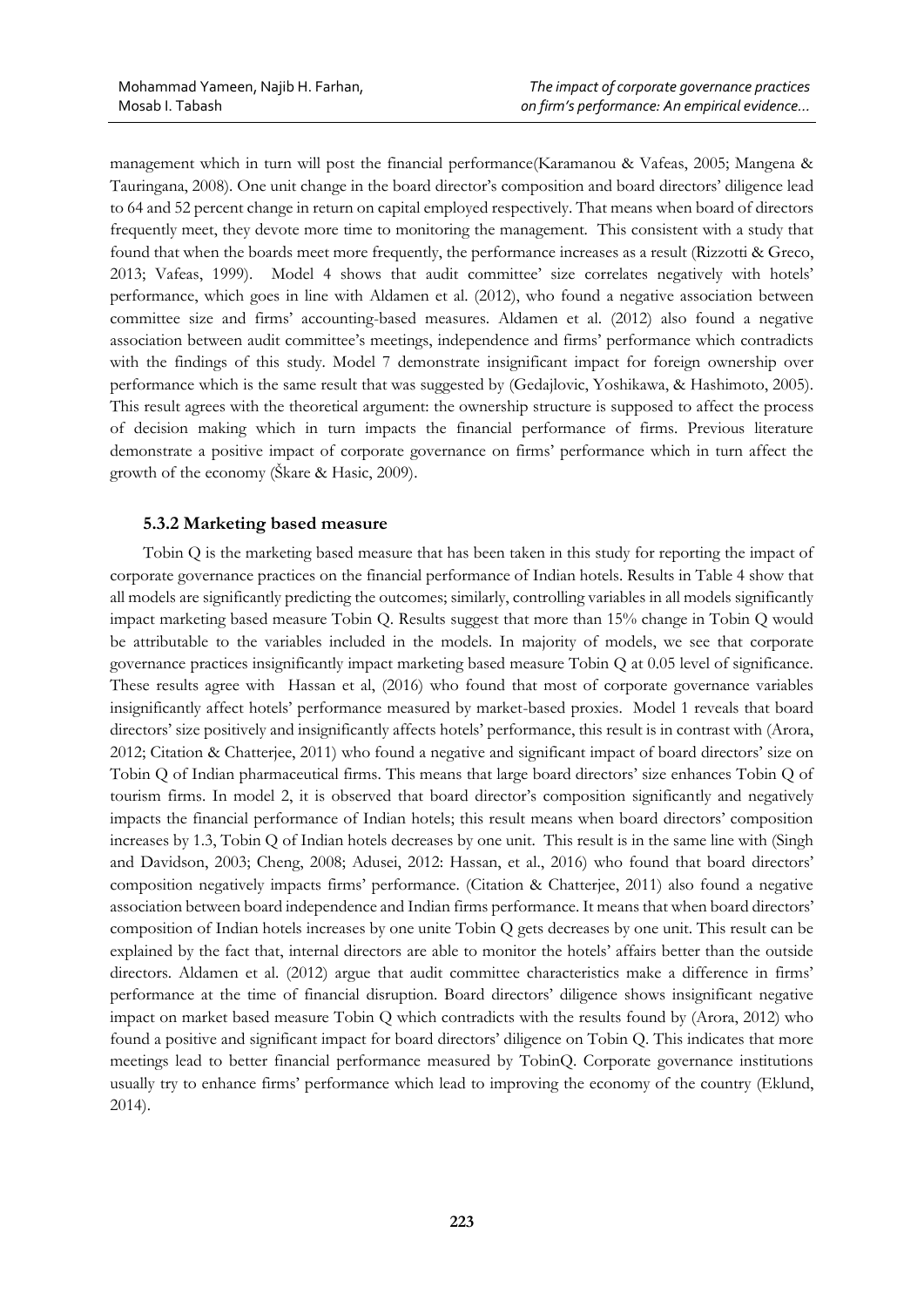### **5.4 Diagnostic test**

Some corrective measures are taken to achieve the validity of the results through the analysis of data. For example, there were some missing values, almost 17 observations were missing from the total number of observations (1153), they were tackled by the mean of the nearby points. Winsorizing technique is used to deal with the outliers, this method was followed by (Martinoz, Haziza, & Beaumont, 2015). The accounting variables namely ROA and ROCE were lagged to overcome the problem of heteroscedasticity and autocorrelation.

Table 5

| Koenker test statistics and sig-values |         |      |         |     |           |      |         |      |       |      |         |      |                 |      |
|----------------------------------------|---------|------|---------|-----|-----------|------|---------|------|-------|------|---------|------|-----------------|------|
|                                        | Model 1 |      | Model 2 |     | Model 3   |      | Model 4 |      | Model |      | Model 6 |      | Model 7         |      |
|                                        | LM      | Sig  | LM      | Sig | LM        | Sig  | LM      | Sig  | LM    | Sig  | LМ      | Sig  | LM              | Sig  |
| ROA                                    | .408    | .843 | 5.997   | 199 | っっ        | .68  | 2.104   | .717 | 795   | .939 | 2.40    | .662 | <sup>1.78</sup> | .775 |
| <b>ROCE</b>                            | 1.81    | 770  | '.770   | 100 | $\cdot$ . | .443 | 2.274   | .686 | 1.342 | .854 | 2.9     | .565 | 2.78            | .594 |
| Tobin C                                | 4.90    | .297 | 6.898   | 141 | 4.9       | .29  | 4.910   | .297 | 5.135 | 274  | 6.19    | .185 | 5.00            | .287 |

Heteroscedasticity Test Results

For dealing with heteroscedasticity, Koenker test was used; the null hypothesis states that there is no heteroscedasticity in the model. Table 5 shows that all null hypotheses have been accepted in all models which means there is no heteroscedasticity in the four models.

### **6. CONCLUSION**

The study aimed to evaluate corporate governance effect on the performance of Indian hotels. A panel data set of 39 hotels listed on the Bombay Stock Exchange for three years was used. Empirical evidence was drawn with the help of the SPSS and Eveiws software programs. The study used accounting and marketing-based measures for measuring the financial performance of Indian hotels. The study employed a panel data approach of 39 hotels for the period from 2013/2014 to 2015/2016; 117 firm-year observations. Board directors' size, board directors' composition, board directors' diligence, audit committee's size, audit committee's composition, audit committee's diligence, and foreign ownership are proxies for corporate governance while return on assets, return on capital employed, and Tobin Q are the proxies for hotels' performance. Net sale, age, and size of hotels are used as control variables.

The study found in cross-sectional descriptive statistics that there is a slight improvement in corporate governance practices in terms of board directors over the study period. Moreover, there is a fluctuation in corporate governance practices regarding audit committee over the study period. It is also observed that the financial performance of the selected hotels during the years of study is fluctuating, only one variable of financial performance showed a continuous increase which is earnings per share. Furthermore, it is imperially found that corporate governance has mixed of positive and negative association with accountingbased measures of financial performance in Indian hotels. Regarding foreign ownership, it is observed that there is a continuous decline over the study period. The study found that board directors' size does not have a significant impact on the financial performance of Indian hotels, whereas the composition of the board and their diligence have a significant impact on the financial performance of Indian hotels. In brief, corporate governance practices in the hotel industry need a huge effort to be improved in order to be considered as a good practitioner of corporate governance.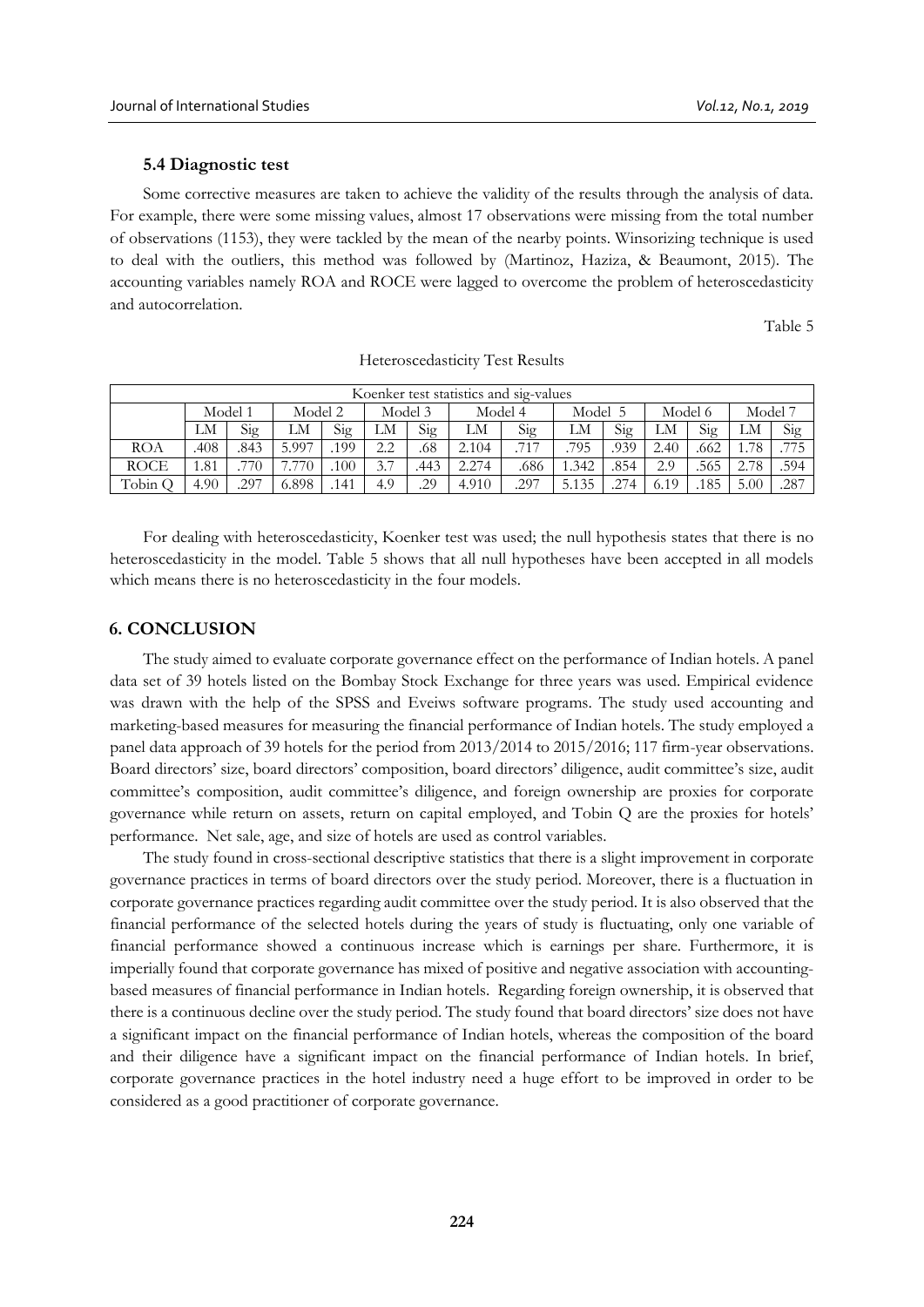# **7. LIMITATIONS AND FUTURE DIRECTIONS**

The study is limited to hotels that are listed on Bombay Stock Exchange, due to non-availability of data of non-listed hotels. As corporate governance has a large number of parameters, this study selected the most relevant variables; further studies shall take the other remaining variables of corporate governance. The study is based on three years of data; therefore, future studies can be conducted taking more than five years which may give more reliable results. Moreover, it is advised for further studies to be conducted by using primary data.

# **REFERENCES**

Achchuthan, S., & Kajananthan, R. (2013). Corporate governance practices and working capital management efficiency: special reference to listed manufacturing companies in Sri Lanka. *Information and Knowledge Management*, *3*(2), 216–226. Retrieved from http://search.ebscohost.com/login.aspx?direct=true&profile=ehost&scope=site&authtype=crawler&jrnl=22 24896X&AN=89001541&h=a0sz9CdC4XqZ9yIDpPB2Tx2g9MNLI3iGFr01w324fUSmUMTnsCUuQpadfpa

sd96phCUhIgFUz/K+Ix+n5z64yw==&crl=c

- Afrifa, G. A. (2016). Net working capital , cash flow and performance of UK SMEs. *Review of Accounting and Finance*, *15*(1). https://doi.org/10.1108/RAF-02-2015-0031
- Afrifa, G. A., & Padachi, K. (2016). Working capital level influence on SME profitability. *Journal of Small Business and Enterprise Development*, *23*(1), 44–63.
- Agrawal, A., & Knoeber, C. . (1996). Firm performance and mechanisms to control agency problems between managers and shareholders. *J. Financ. Quant. Anal*, (31), 377–397.
- Agyei, A., & Owusu, A. R. (2014). The effect of ownership structure and corporate governance on capital structure of Ghanaian listed manufacturing companies. *International Journal of Academic Research in Accounting, Finance and Management Sciences*, *4*(1), 109–118. https://doi.org/10.6007/IJARAFMS/v4-i1/547
- Akbar, S., Poletti-hughes, J., El-faitouri, R., & Zulfiqar, S. (2016). Research in international business and finance more on the relationship between corporate governance and firm performance in the UK : Evidence from the application of generalized method of moments estimation. *Research in International Business and Finance*, *38*, 417– 429. https://doi.org/10.1016/j.ribaf.2016.03.009
- Al-bassam, W. M., Ntim, C. G., Opong, K. K., & Downs, Y. (2015). Corporate boards and ownership structure as antecedents of corporate governance disclosure in Saudi Arabian publicly listed corporations. *Business & Society*, *sagepub.co*, 1–43. https://doi.org/10.1177/0007650315610611
- Al-Janadi, Y., Rahman, R. A., & Alazzani, A. (2016). Article information : Does government ownership affect corporate governance and corporate disclosure ? Evidence from Saudi Arabia. *Managerial Auditing Journal*, *3*(8/9), 1–24.
- Al-Rahahleh, A. S. (2016). Corporate governance quality and earnings management: Evidence from Jordan. *Australasian Accounting, Business and Finance Journal*, *10*(2), 54–75. https://doi.org/10.14453/aabfj.v10i2.4
- Alabdullah, T. T. Y., Yahya, S., Nor, M. I., & Majeed, F. Q. (2016). An investigation of corporate governance from a new perspective: Examining the financial performance of companies and the impact of executive turnover. *Corporate Board: Role, Duties and Composition*, *12*(1), 53–69.
- Aldamen, H., Duncan, K., Kelly, S., McNamara, R., & Nagel, S. (2012). Audit committee characteristics and firm performance during the global financial crisis. *Account. Finance*, (52), 971–1000.
- Aljaaidi, K. S. Y. (2013). *Corporate governance and auditor choice among companies in gcc countries, Thesis Submitted to Othman Yeop Abdullah Graduate School of Business Universiti Utara Malaysia in Fulfillment of the Requirement for the Degree of Doctorof Philosophy*.
- Anderson, R. C., Mansi, S. A., & Reeb, D. M. (2004). Board characteristics, accounting report integrity, and the cost of debt. *Journal of Accounting and Economics*, *37*(3), 315–342. https://doi.org/10.1016/j.jacceco.2004.01.004
- Arora, A. (2012). Corporate governance and firm performance in Indian pharmaceutical sector. *An International Journal*, *40*(6), 537–550.
- Arora, A., & Sharma, C. (2015). Impact of firm performance on board characteristics: Empirical evidence from India. *IIM Kozhikode Society & Management Review*, *4*(1), 53–70. https://doi.org/10.1177/2277975215595559
- Arora, A., & Sharma, C. (2016). Corporate governance and firm performance in developing countries: evidence from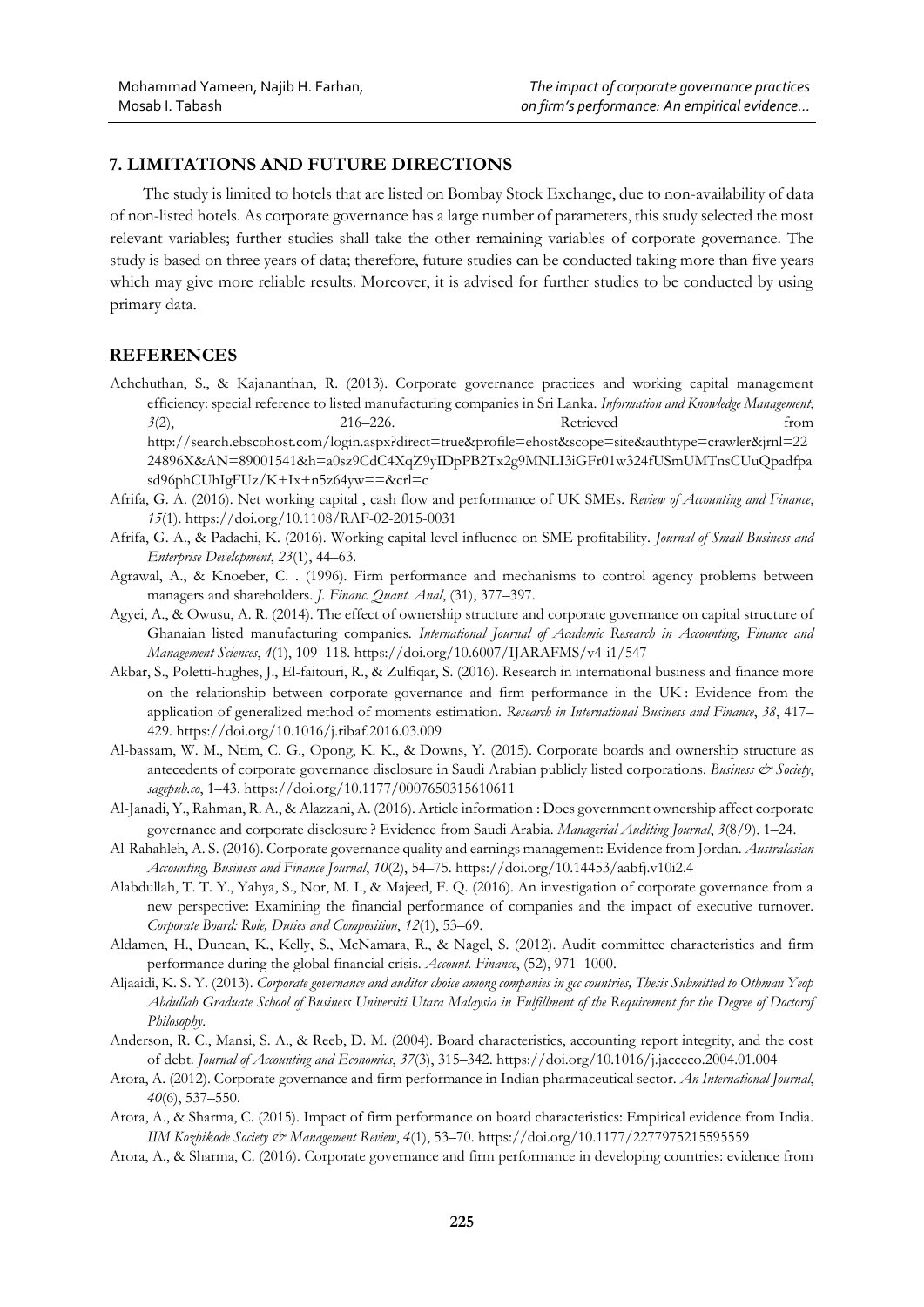India. *Corporate Governance (Bingley)*, *16*(2), 420–436. https://doi.org/10.1108/CG-01-2016-0018

- Arouri, H., & Hossain, M. (2014). Effects of board and ownership structure on corporate performance Evidence from GCC countries. *Journal of Accounting in Emerging Economies*, *4*(1), 117–130. https://doi.org/10.1108/JAEE-02- 2012-0007
- Bassen, A. (2004). The implementation of good corporate governance by institutional investors. *International Journal of Disclosure and Governance*, *2*(3), 244–263.
- Bayrakdaroglu, A., Ersoy, E., & Citak, L. (2012). Is there a relationship between corporate governance and value-based financial performance measures? A study of Turkey as an emerging market. *Asia-Pacific Journal of Financial Studies*, *41*(2), 224–239. https://doi.org/10.1111/j.2041-6156.2012.01071.x
- Bédard, J., Chtourou, S. M., & Courteau, L. (2004). The effect of audit committee expertise independence, and activity on aggressive earnings management. *A Journal of Practice & Theory*, (23), 13–35.
- Bhagat, S., & Blak, B. (2016). The uncertain relationship between board composition and firm performance. *American Bar Association*, *54*(3), 921–963.
- Bhagat, S., & Bolton, B. (2008). Corporate governance and fi rm performance. *Journal of Corporate Finance Journal*, *14*, 257–273. https://doi.org/10.1016/j.jcorp
- Bhagat, S., & Bolton, B. (2008). Corporate governance and firm performance. *J. Corp. Finance*, (14), 257–273.
- Brahmapurkar, A., Sahay, M., & Gupta, K. K. (2015). Tourism industry in India and Asean countries a comparative study.
- Chan, K. C., & Li, J. (2008). Audit committee and firm value: evidence on outside top executives as expert-independent directors, corporate governance. *International Review*.
- Chauhan, Y., Lakshmi, K. R., & Dey, D. K. (2016). Corporate governance practices, self-dealings, and firm performance: Evidence from India. *Journal of Contemporary Accounting & Economics*, *12*(3), 274–289. https://doi.org/10.1016/j.jcae.2016.10.002
- Chitiavi, M. S., Musiega, M. G., Alala, O. B., Douglas, M., & Christopher, M. O. (2013). Capital structure and performance: evidence from listed non-financial firms on Nairobi Securities Exchange (Nse) Kenya. *International Journal for Management Science and Technology (IJMST)*, *1*(2), 1–16.
- Citation, S., & Chatterjee, S. D. (2011). Board composition and performance in Indian firms: A comparative analysis empirical. *He International Journal of Management Science and Information Technology (IJMSIT)*.
- Detthamrong, U., Chancharat, N., & Vithessonthi, C. (2017). Corporate governance, capital structure and firm performance: Evidence from Thailand. *Research in International Business and Finance*, *42*(July), 689–709. https://doi.org/10.1016/j.ribaf.2017.07.011
- Duffhues, P., & Kabir, R. (2008). Is the pay–performance relationship always positive? Evidence from the Netherlands. *J. Multinatl. Financ. Manage*, (18), 45–60.
- Eklund, J. E. (2014). *Corporate governance , entrepreneurship and economic development*.
- Elangkumaran, P., & Karthika, T. (2013). An analysis of liquidity, profitability and risk: A study of selected listed food, beverage and tobacco companies in Sri Lanka. *3rd International Conference, South Eastern University of Sri Lanka*,  $(1), 1-7.$
- Fallatah, Y., & Dickins, D. (2012). Corporate governance andfirm performance and value in Saudi Arabia. *African Journal of Business Management*, *6*(36), 10025–10034 DOI: 10.5897/AJBM12.008. https://doi.org/10.5897/AJBM12.008
- Fama, E. (1980). Agency problem and the theory of the business. *Journal of Political Economy*, (88), 134–145.
- Fama, E., & Jensen, M. (1983). Separation of ownership and control. *Journal of Law and Economics*, (26), 301–325.
- Feleagă, N., Feleagă, L., Dragomir, V. D., & Bigioi, A. D. (2011). Corporate governance in developing and emerging countries. The case of Romania. *Theoretical and Applied Economics*, *9*(562), 5–16.
- Fiador, V. (2016). Does corporate governance influence the efficiency of working capital management of listed firms – evidence from Ghana. *African Journal of Economic and Management Studies*, *7*(4), 482–496.
- Filatotchev, I., Isachenkova, N., & Mickiewicz, T. (2007). Corporate governance, managers' independence, exporting and performance of firms in transition economies. *Emerging Markets Finance and Trade*, *43*(5), 62–77.
- Francis, B., Hasan, I., & Wu, Q. (2012). Professors in the boardroom and their impact on corporate governance and firm performance. *SSRN Working Paper*.
- Gani, L., & Jermias, J. (2006). Investigating the effect of board independence on performance across different strategies. *The International Journal of Accounting*, (41), 295–3 14.
- Gedajlovic, E., Yoshikawa, T., & Hashimoto, M. (2005). Ownership structure, investment behaviour and firm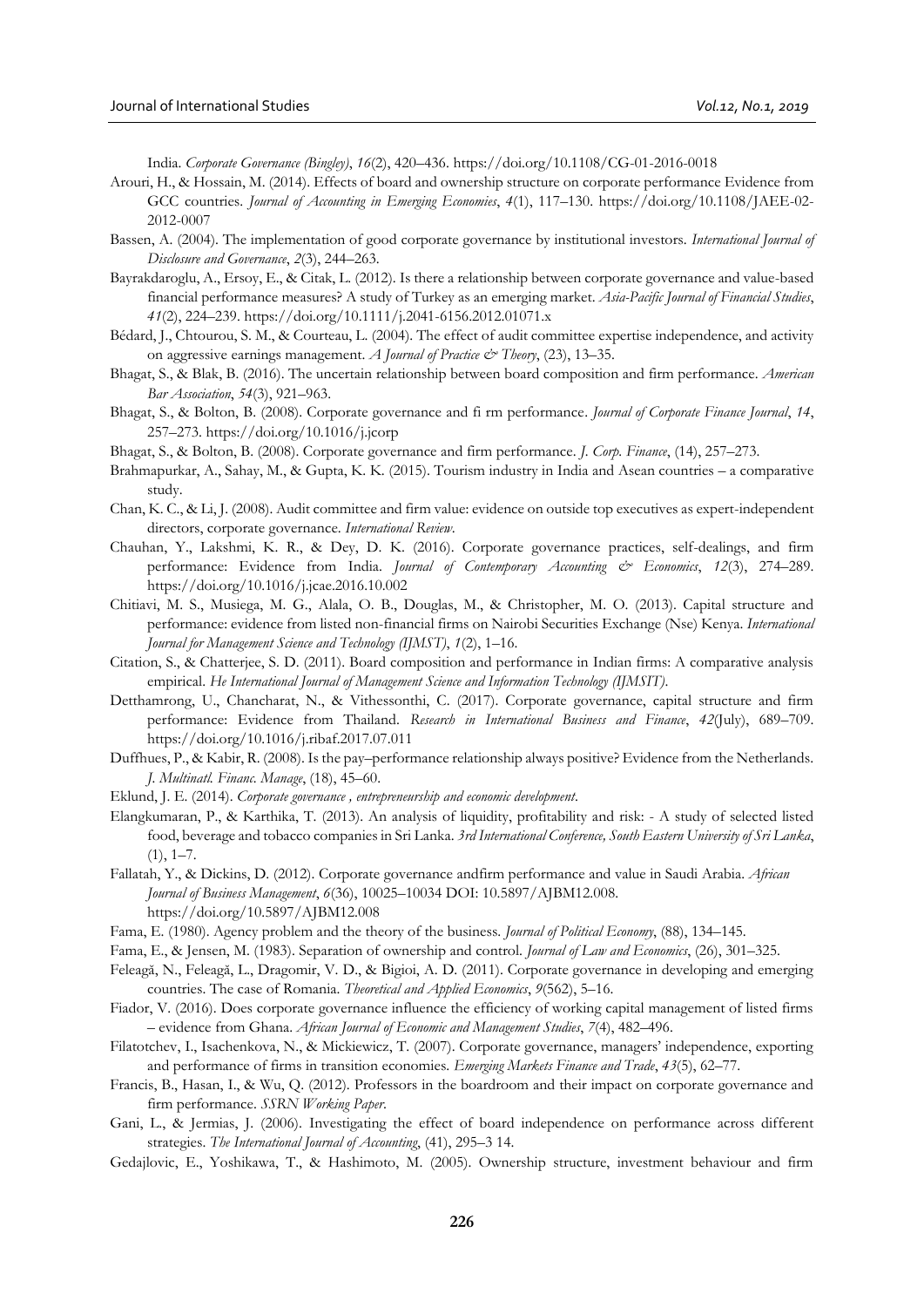performance in Japanese manufacturing industries. *Organization Studies*, *26*(1), 7–35.

- Ghabayen, M. A. (2012). Board characteristics and firm performance : Case of Saudi Arabia. *International Journal of Accounting and Financial Reporting*, *2*(2), 168–200. https://doi.org/10.5296/ijafr.v2i2.2145
- Gill, A., Biger, N., & Obradovich, J. (2014). The impact of independent directors on the cash conversion cycle of American manufacturing firms. *International Journal of Economics and Finance*, *7*(1), 87–96. https://doi.org/10.5539/ijef.v7n1p878
- Gull, A. A., Saeed, A., & Abid, A. (2013). Corporate governance and performance: An empirical evidence from textile sector of Pakistan. *African Journal of Business Management*, *7*(22), 2112–2118. https://doi.org/10.5897/AJBM2013.6952
- Hassan, Y. M., Box, P. O., Ain, A., & Hijazi, R. H. (2016). The influence of corporate governance on corporate performance : evidence from Palestine Kamal Naser. *Afro-Asian J. Finance and Accounting*, *6*(3), 269–287.
- Hutchinson, M., & Gul, F. A. (2004). Investment opportunity set, corporate governance practices and firm Performance. *Journal of Corporate Finance*, (10), 595–6 14.
- Ibrahim, H., & AbdulSamad, F. A. (2011). Corporate governance mechanisms and performance of public-listed familyownership in Malaysia. *International Journal of Economics and Finance*, *3*(1), 105–115.
- Ibrahim, K., & Jaafar, H. (2013). Corporate governance and disclosure on segment reporting : Evidence from Nigeria. In *Global Business and Finance Research Conference* (pp. 1–19).
- Jackling, B., & Johl, S. (2009). Board structure and firm performance: evidence from India's top companies. *Corp. Gov.: An Int. Rev*, (17), 492–509.
- Jo, H., & Harjoto, M. A. (2011). Corporate governance and firm value : The impact of corporate social responsibility. *Journal of Business Ethics*, (103), 351–383. https://doi.org/10.1007/s10551-011-0869-y
- Johl, S. K., Kaur, S., & Cooper, B. J. (2015). Board characteristics and firm performance: evidence from Malaysian public listed firms. *Journal of Economics, Business and Management*, *3*(2), 239–243. https://doi.org/10.7763/JOEBM.2015.V3.187
- JonesLangLaSalleHotels. (2008). Asia overview digest 2008. *Available at: Www. Joneslanglasallehotels.Com/En-US/Research/Researchabstract?Artid ¼ 3435*.
- Kang, S., & Kim, Y. (2011). Does earnings management amplify the association between corporate governance and firm performance ?: Evidence from Korea. *International Business & Economies Research Journal*, *10*(2), 53–67.
- Karaca, S. S., & Ekşi, İ. H. (2012). The relationship between ownership structure and firm performance: An empirical analysis over İstanbul Stock Exchange(ISE) Listed Companies. *International Business Research*, *5*(1), 172–181.
- Karamanou, I., & Vafeas, N. (2005). The association between corporate boards, audit committees, and management earnings forecasts: an empirical analysis. *Journal of Accounting Research, 43*(3), 453–486.
- Khanna, V., & Black, B. (2007). Can corporate governance reforms increase firm's market values? Evidence from India. *Journal of Empirical Legal Studies*, *4*, 749–796.
- Mahadeo, J. D., Soobaroyen, T., & Hanuman, V. O. (2012). Board composition and financial performance: Uncovering the effects of diversity in an emerging economy. *Journal of Business Ethics*, *105*(3), 375–388. https://doi.org/10.1007/s10551-011-0973-z
- Malik, M. M., & Nusrath, A. (2014). A review of tourism development in India. *Golden Research Thoughts*, *3*(11).
- Mangena, M., & Tauringana, V. (2008). Audit committees and voluntary external auditor involvement in UK interim reporting. *International Journal of Auditing*, *12*(1), 45–63.
- Martinoz, C. F., Haziza, D., & Beaumont, J. F. (2015). A method of determining the winsorization threshold, with an application to domain estimation. *Survey Methodology*, *41*(1), 57–77.
- Mashayekhi, B., & Mohammad, S. B. (2008). Corporate governance and firm performance in Iran. *Journal of Contemporary Accounting & Economics*, *4*(2), 156–172. https://doi.org/10.1016/S1815-5669(10)70033-3
- Mehta, M. S. P. (2017). Working capital management and firms ' profitability : Evidence from emerging Asian countries. *South Asian Journal of Business Studies*, *6*(1 pp).
- Mohamed, S., Ahmad, K., & Khai, K. (2016). Corporate governance practices and firm performance : Evidence from top 100 public listed companies in malaysia. *Procedia Economics and Finance*, *35*(October 2015), 287–296. https://doi.org/10.1016/S2212-5671(16)00036-8
- Mousa, G. A., & Desoky, A. M. (2012). The association between internal governance mechanisms and corporate value: Evidence from bahrain. *Asian Academy of Management Journal of Accounting and Finance*, *8*(SUPPL.), 67–91.
- Nahar Abdullah, S. (2004). Board composition, CEO duality and performance among Malaysian listed companies.